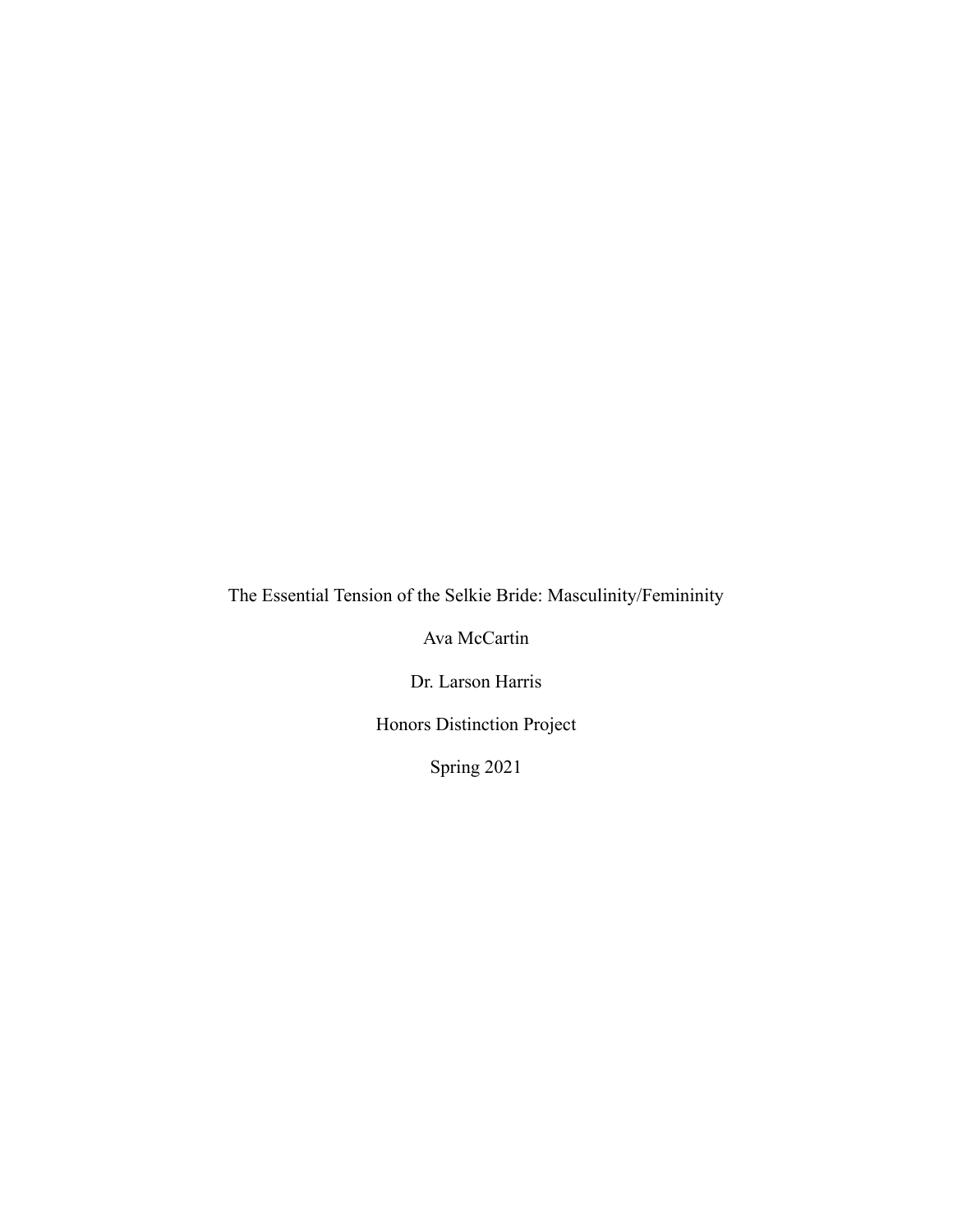## **Abstract**

*This paper seeks to overview several imaginings of the "selkie story," a common motif in the canon of Irish folklore, and analyze the tensions within this motif. In doing so, this paper will show how tension between masculinity and femininity is central to this motif, and express the ways in which that tension is present in other binary themes within the texts, such as human/animal, civilization/wildness, natural/supernatural, and terrestrial/aquatic. Associating the masculine with the left side of those binaries and the feminine with the right side of those binaries, this paper argues that they can all be reduced to an essential tension: male and female. Ultimately, this paper seeks to highlight the tension between masculinity and femininity, and use theoretical frameworks to demonstrate how deep rooted this tension is both in the selkie motif, the realm of Irish folklore, and literary fiction conventions as a whole.*

The mythological character of the "mermaid" is a semi-aquatic woman, who exists in folkloric traditions globally. While the details of these shape-shifting female motifs differ regionally, they are connected by their shared themes of femininity, liminality, a connection with nature, and discussions of agency in their respective contexts. In Ireland specifically, one particular version of the mermaid motif has endured, namely the half-woman half-seal shapeshifter known as *the Selkie*. According to Patricia Monaghan's *Encyclopedia of Celtic Mythology and Folklore,* the seal woman motif adheres to the general principles below:

...it was believed that seals were human beings wearing fur coats. Women of the seal people were thought to make splendid wives, except that their children had webbed toes and fingers. As with the *Swan Maidens*, a man had to steal their animal-cloak and keep it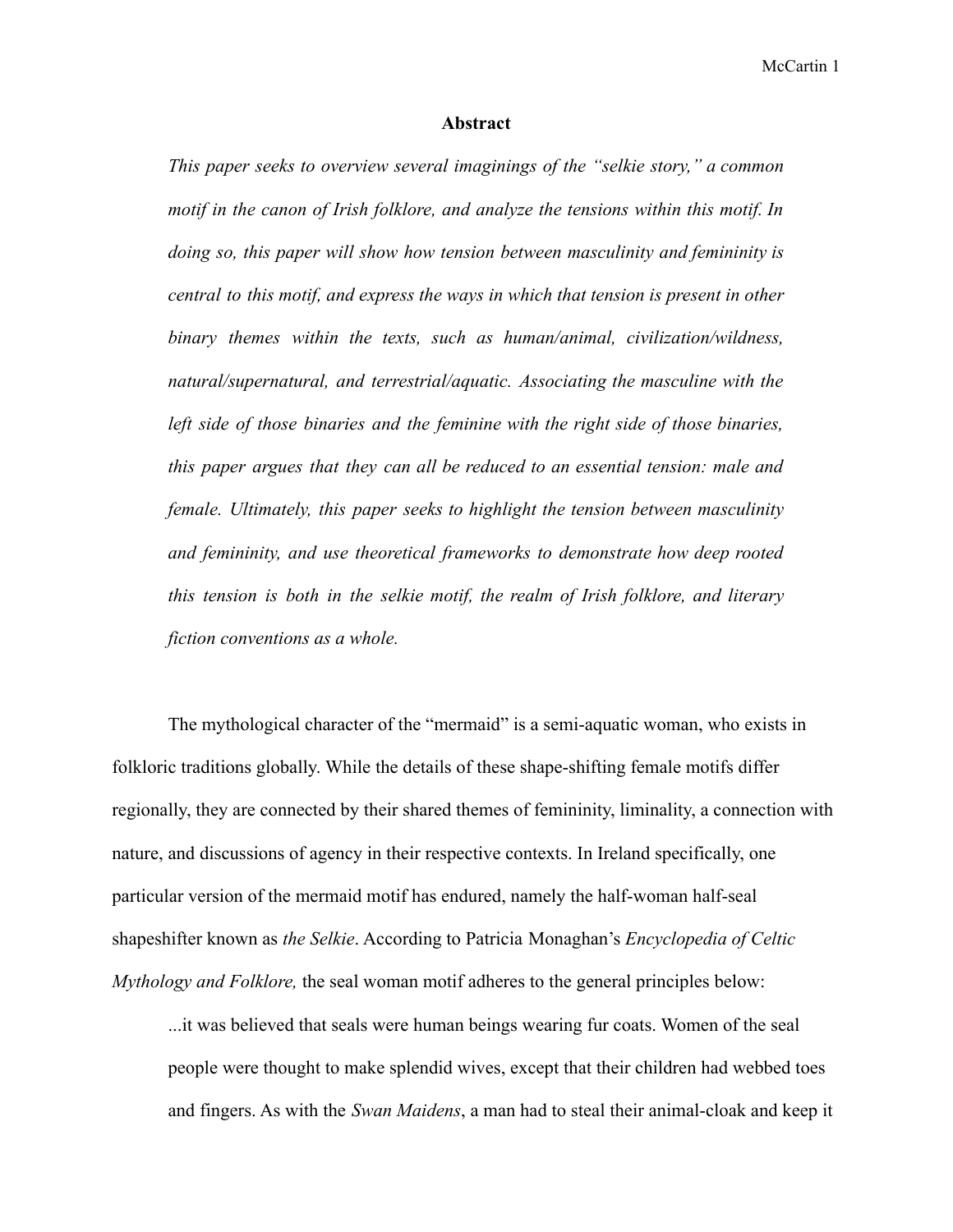hidden, for if the seal woman ever found her skin, she would disappear instantly into the  $ocean.<sup>1</sup>$ 

Notably, when examining the scholarship and primary source material on this topic, the *selkie*, can also be spelled "silkie," as Monaghan does, or simply as "mermaid," when other attributes indicate she is half seal.<sup>2</sup> Additionally, in all of the stories the selkie is dependent on her sealskin to return to the ocean and assume her natural marine state, though this skin is also often referred to as a "cap," "mantle" or "cloak." For the purpose of this paper, we will examine several different iterations of the selkie both from the late nineteenth century/early twentieth century, and also several contemporary reimaginings of the myths.

Another important note to make before delving into the stories and motifs of the Irish selkie woman is the traditionally Irish belief of "the otherworld," to which all mystical and otherworldly creatures belong. A fitting description of this realm comes from scholars Jan R. Veenstra and Karin Olsen who refer to it as "the invisible world of supernatural agency,"<sup>3</sup> central to most Irish folktales, beliefs, and songs. Within this realm "the spirits of the woods, fields, mountains, rivers, and lakes, the little folk from fairy stories, the familiar spirits of witchcraft lore and the ghostly inhabitants of the four elements<sup>34</sup> are the main characters, and can interact with the human world in ways that are both nefarious and helpful— though more often the former. This realm, which underlies almost all aspects of Irish folklore— loosely defined as "a chain of transmission that connects generations through a set of beliefs known to a particular community, or a shared store of narratives, or a common musical tradition"<sup>5</sup>-- is understood as its

 $2$  Ibid. <sup>1</sup> Patricia Monaghan, *The Encyclopedia of Celtic Mythology and Folklore* (Checkmark Books, 2008), 411.

<sup>3</sup>Karin E. Olsen and Jan R. Veenstra, "Preface," in *Airy Nothings: Imagining the Otherworld of Faerie from the Middle Ages to the Age of Reason: Essays in Honour of Alasdair A. MacDonald* (Leiden: Brill, 2014), vii.

<sup>4</sup> Ibid.

<sup>5</sup> Audrey Robitaillié and Marjan Shokouhi, "Introduction: New Perspectives on Irish Folklore," *Estudios Irlandeses* 2, no. 12 (2017): pp. 1-7, https://doi.org/10.24162/ei2017-7497, 1-2.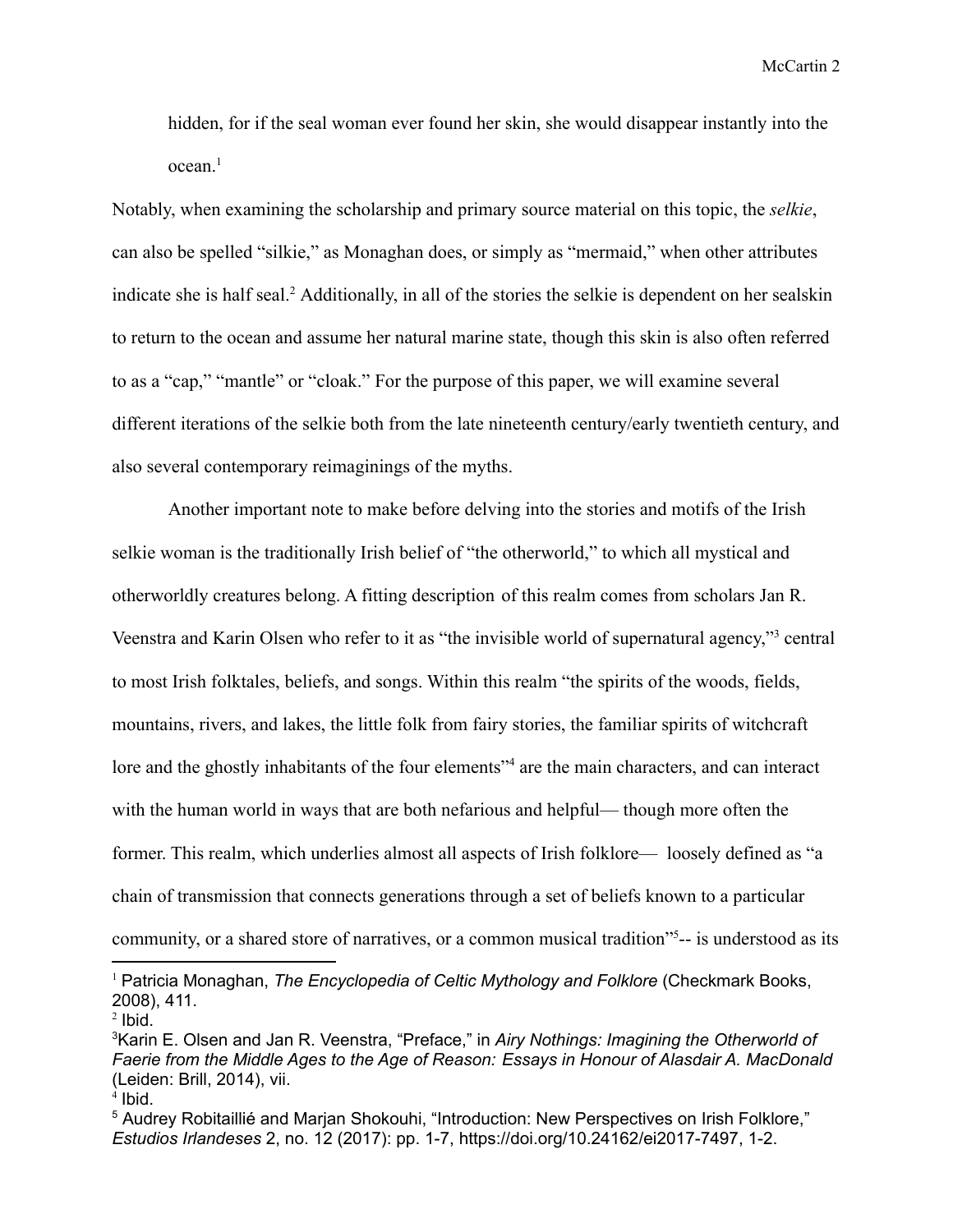own domain, and only interacts with the human world through liminal times and spaces. Examples of these liminal moments include, but are never limited to, nightfall/daybreak, changes in seasons, mounds/hills, and in the case of the selkie: shorelines.

With an understanding of the importance and elusiveness of the traditional Irish "otherworld," it becomes possible to explore the position of the selkie as she exists in folktales both within and without "the otherworld." Due to the inherent duplicity of her character, the selkie is able to occupy both realms depending on her form, though this ability is dependent on her ability to possess her removable sealskin. This ability, and unique constraint, makes the selkie stories ripe for interpretation and analysis, as individual tales both conform to and reject aspects of the traditional narrative. Although some aspects of the selkie motif recur more often than others, a integral part of exploring this folklore is the understanding that "'every telling of a myth is part of that myth: there is no Ur-version, no authentic prototype, no true account.'"<sup>6</sup> For our exploration, this idea allows us to examine selkie stories from three different decades, as it establishes that all of the accounts are equally valid in the canon of Irish folklore.

A final area of scholarship before jumping into the texts addresses the collection and preservation of the oral accounts of folklore, primarily organized by the Irish Folklore Commission. The Commission, which was formed in 1935, sought to preserve the culture and heritage of Ireland— a goal certainly connected to the long and bitter struggle Ireland fought to be free from British rule. Predating the commission by nine years is the Folklore of Ireland Society and its journal on Irish folklore and vernacular culture, *Bealoideas*, which still publishes on the subject.<sup>7</sup> Particularly in the wake of the war of Irish Independence, preserving folkloric traditions was seen as tantamount to projecting a strong national history for the people of Ireland and the larger world alike. Another important point to note is the language of these oral

 $6$  Ibid., 1.

 $7$  Rachel B Richardson, "The Great Endeavor," 6.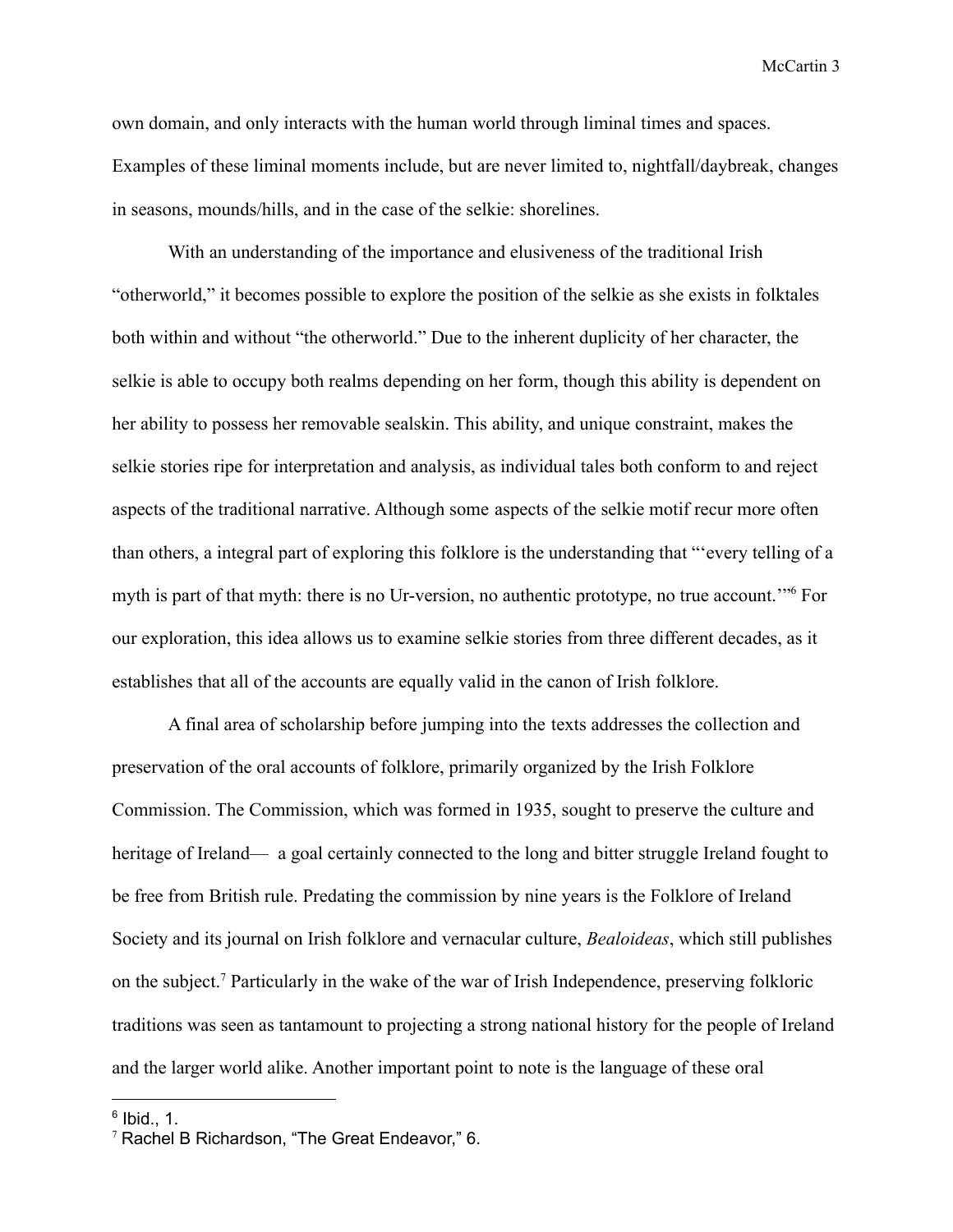traditions, many of which had been passed down in the traditional Irish language, which added another layer of urgency to the collection project, as the language steadily declined in popularity. All of that being established, following are summaries and excerpts from several formative selkie tales spanning three centuries.

Two early accounts of the selkie myth appear in Padraic Colum's anthology *A Treasury of Irish Folklore*, which was printed in 1967. The first account, which he calls "The Shannon Mermaid," is sourced from the 1899 edition of the Irish literary magazine *The Gael*. In this version, a man admires a beautiful woman combing her hair on the shoreline— whom he recognizes as a mermaid. Eventually, the man "caught her by the two shoulders of her, and brought her to his house, where his mother lived."<sup>8</sup> From here, the man marries the woman:

and she had three children to him, and all the time she was doing all the work a woman might do, but never a smile or a laugh out of her, except one day when he was doing something with the child on the floor, playing with it, and then she let the sweetest laugh out of her that ever you heard. Now the man had taken the covering from her that she had the day sitting on the rock, a sort of an oily skin, and he had been told to keep it from her…  $9$ 

It is then revealed that the man had accidentally dropped her oily cloak without realizing, causing his wife to head "down to the shore... with a laugh as never you heard with ringing in it, and into the sea, and she never came back again."<sup>10</sup> This account of "The Shannon Mermaid," is relatively standard as a form of the selkie folklore motif, and adheres to many of the guidelines earlier presented by Monaghan's *Encyclopedia of Celtic Mythology and Folklore*, including the

9 Ibid., 478-9.

<sup>8</sup> "The Shannon Mermaid," in *A Treasury of Irish Folklore*, ed. Padraic Colum (New York: Bonanza Books, 1983), 478.

<sup>10</sup> Ibid.,479.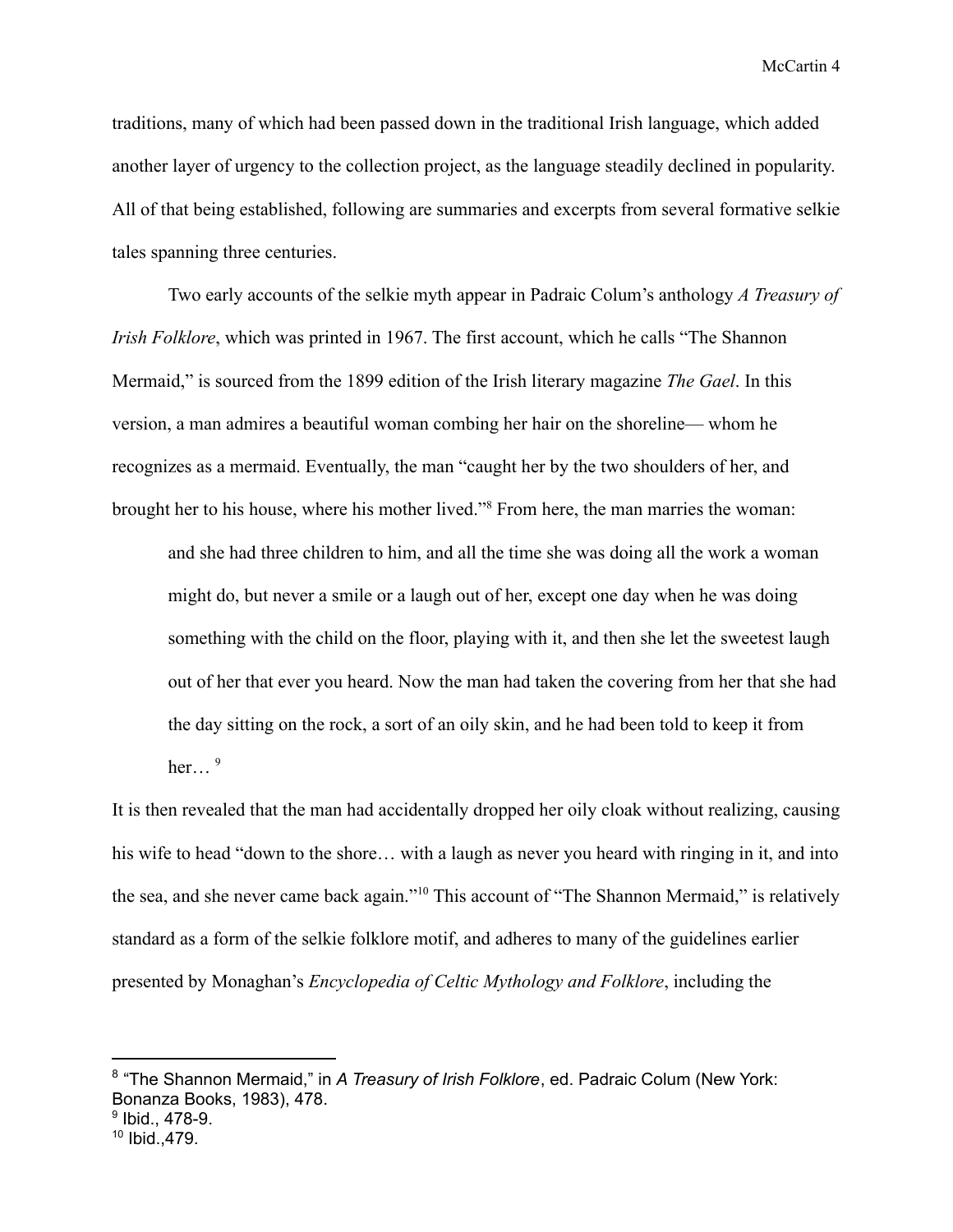inclusion of the "fur coat," and the importance of hiding it from the woman.<sup>11</sup> Just as outlined in the *Encyclopedia*, as soon as the selkie regains her coat, she regains agency over herself and plunges into the sea, never to be seen again.

Similarly anthologized by Colum is the story of "The Kerry Mermaid," which he attributes to the June 1903 issue of the same magazine, *The Gael*. In this version, just as in the last, the selkie is spotted on the shoreline while combing her hair; "As soon as she beheld them she seemed to get alarmed, and quick as lightning she disappeared into the water. In her great anxiety to get away she forgot her mantle, and Donal instantly seized it."<sup>12</sup> Again, just as the man in "The Shannon Mermaid" knew to control the selkie by stealing her seal skin, the man, Donal, in "The Kerry Mermaid" knows to do the same. This is interesting as a recurring plot point within this motif, and also as an indication of the ubiquity of the selkie motif in Irish culture. In both of these stories, the characters know exactly what they are looking at: a selkie. They are aware of her liminal position as a shapeshifting woman, and also already possess the knowledge needed to domesticate her.

The story then goes on to describe thirty years of "loving" marriage between Donal and the selkie, and makes note of their many children. Despite the story's description of an idyllic seaside life shared by the couple, ultimately it adheres to the conventions of the selkie motif, and the woman does eventually find her hidden sealskin. After her skin falls in front of her while moving, "no sooner did she grasp it than she laughed so loudly that her laugh was heard all over the village… in an instant she regained her former youth and beauty, she no longer cared for husband and children," and she returned to the sea, where she belonged.<sup>13</sup> No matter how the selkie is treated during her involuntary stay on land, she has an innate longing to return to the

13 Ibid., 482.

<sup>11</sup> Monaghan,*The Encyclopedia of Celtic Mythology and Folklore,* 411.

<sup>12</sup> Michael Reilly, "The Kerry Mermaid," in *A Treasury of Irish Folklore,* ed. Padraic Colum (New York: Bonanza Books, 1983), 480.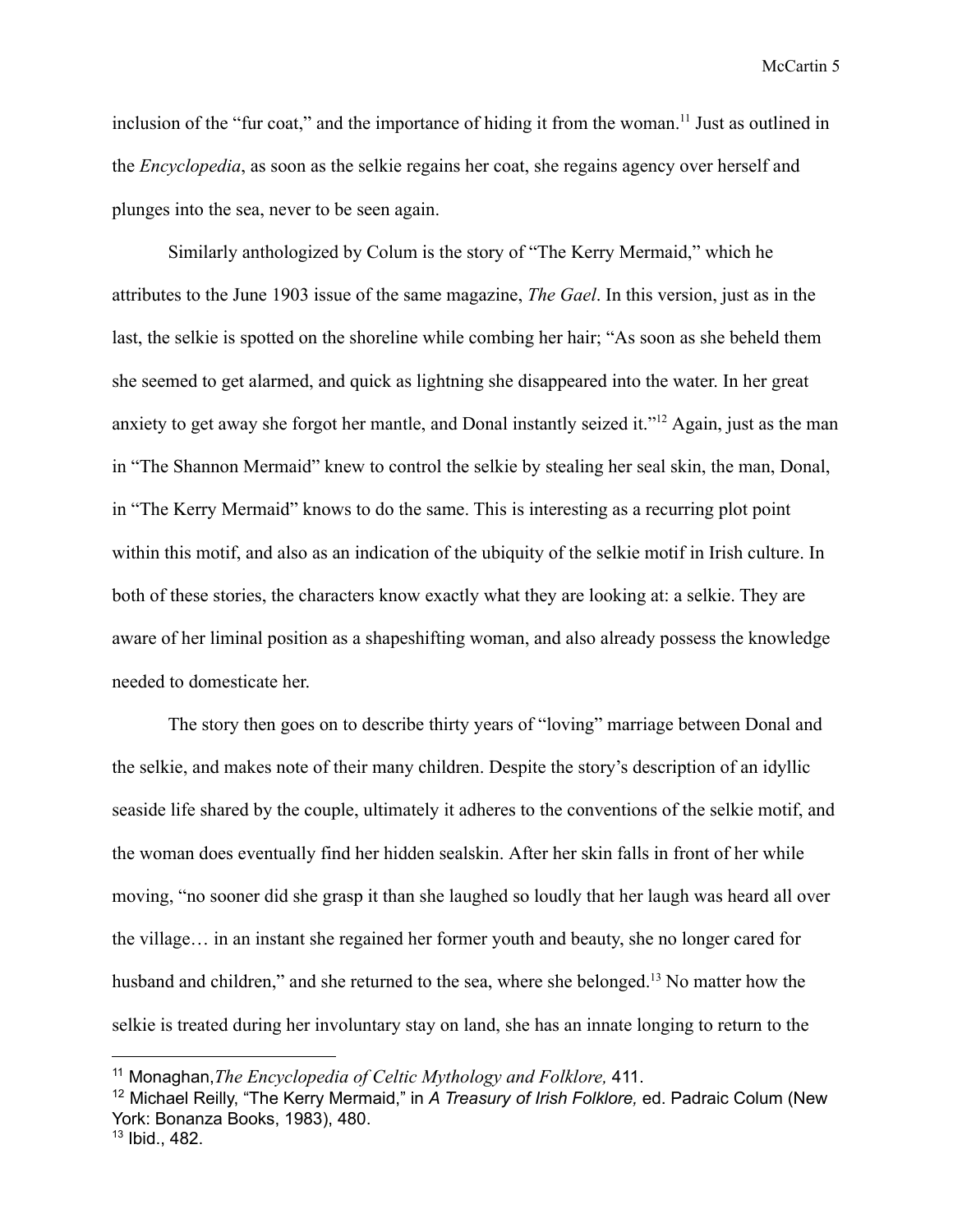sea, where she can be free. Just as with "The Shannon Mermaid," the Kerry selkie too emits a laugh before deserting her family to return to her natural state in the ocean.

These two short selkie stories, both originating from Munster County and dated around the turn of the twentieth century, share both plot points and themes with each other. Additionally, the stories both adhere to the conventions of the motif outlined by Patricia Monaghan. This motif is similarly described by the scholar Nancy Cassell Mcentire, who presents the same standard summary of a selkie story, and also argues that these stories hinge on three beliefs about seals, namely that "1) seals may have special powers; 2) they can move in and out of society, interacting with people who do not know of their powers; 3) in these interactions, selkies are capable of both compassion and revenge."<sup>14</sup> Another crucial detail included in all of these selkie stories is the duality of life that exists within the seal-woman. As Mcentire puts it, the woman has two distinct states of being: (1) "free and at ease in the world of nature" and (2) the "dutiful wife and mother."<sup>15</sup> Also notable in these texts is that while "free and at ease," the selkie may choose to shed her seal skin or cloak to relax or rejoice on the shoreline, though once a human man is involved, she is forced to confine herself to one mode of being or the other. This motif suggests that the issue of agency is especially connected to gender roles, since when the female selkie exerts agency over herself, she is liminal and able to control her shape, though when the man is in control of the selkie, she is literally forced to exist in a binary as half of herself. This seems to suggest that femininity, in the context of Irish folklore, is connected to concepts of fluidity and liminality, while masculinity is connected deeply to a rigid binary system.

Related to this idea is the work of Helene Cixous, who comments on the fluidity of "woman" in her 1976 article "The Laugh of the Medusa." Though Cixous' piece largely focuses

<sup>15</sup> Ibid., 127. <sup>14</sup> Nancy Cassell McEntire, "Supernatural Beings in the Far North: Folklore, Folk Belief, and the Selkie," *Scottish Studies* 35 (2010): p. 120, https://doi.org/10.2218/ss.v35.2692, 134.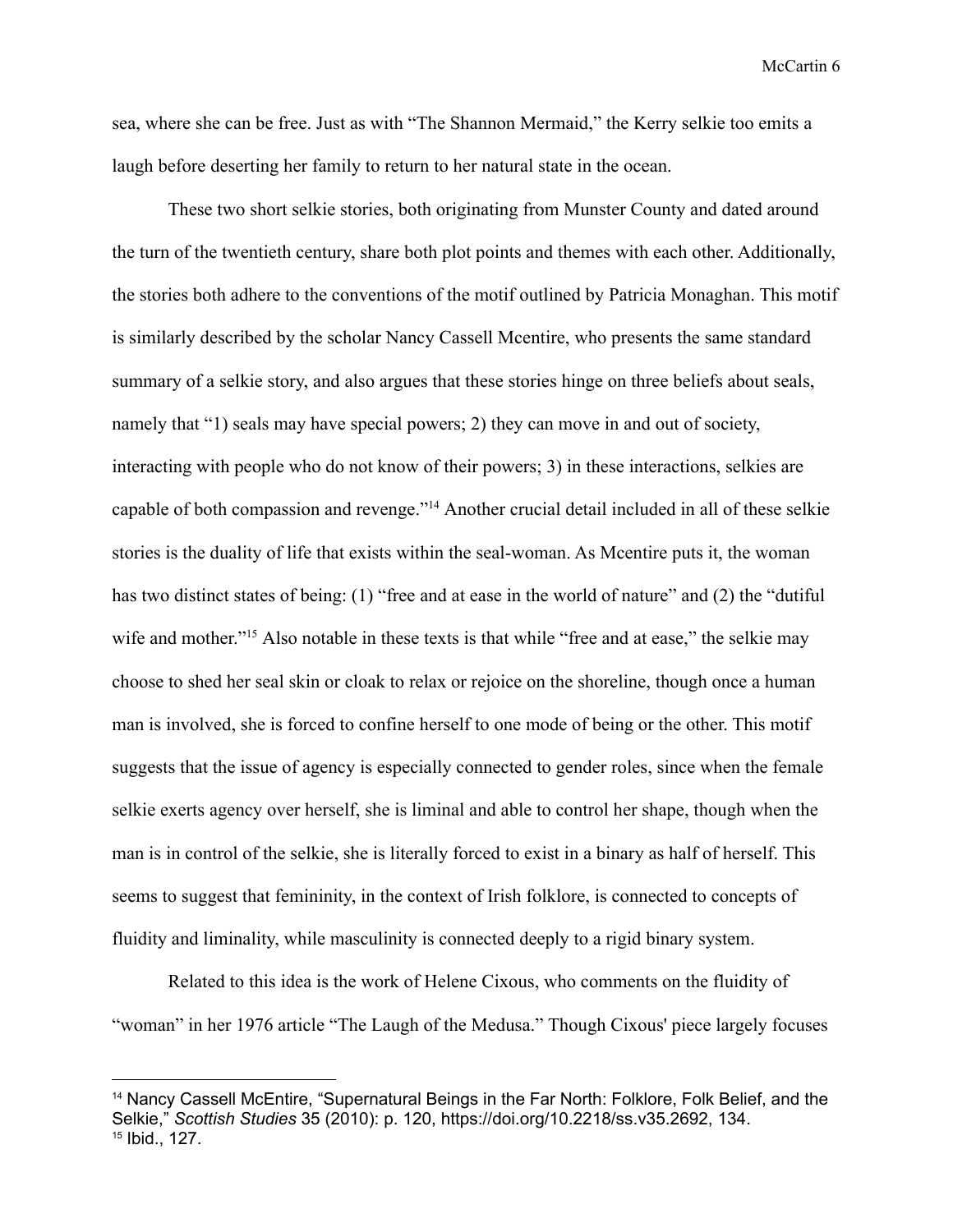on the relationships between language and gender, she also articulates several thoughts about the position of women themselves in society. "On the one hand she has constituted herself necessarily as that 'person' capable of losing a part of herself without losing her integrity," Cixous remarks— commenting on all that has been taken from women by men throughout time, but also astutely, and indirectly, commenting on the selkie motif.<sup>16</sup> "Unlike man... woman couldn't care less about the fear of decapitation (or castration), adventuring, without masculine temerity, into anonymity, which she can merge with without annihilating herself," Cixous furthers, expressing women's association with flux and change.<sup>17</sup> For Cixous, the female association with change is a product of her treatment by male society, and though she stops short of characterizing her idea of masculinity, because, as she puts it, "woman must write woman. And man, man. So only an oblique consideration will be found here of man," the implication is that where women are fluid, men are rigid.<sup>18</sup> Though her work is only marginally related to the discussion here of the selkie motif, her assertions about gender and fluidity further the idea of the selkie woman as a liminal character, and connect her femininity to her status as a shapeshifter.

Dating back even further, to 1866, the tale of "The Silkie Wife," anthologized in the text *Legendary Fictions of the Irish Celts*, collected by Patrick Kennedy, retains many of the same plot points and motifs. In this iteration of the tale, a fisherman finds two seal skins on the shoreline near his home, and hastily snaches one up knowing it belongs to a selkie. While one selkie was able to plunge back into the sea, "the other wrung her hands, cried, and begged the fisher to restore her property; but he wanted a wife, and would not throw away the chance."<sup>19</sup> Just as in the previous two versions, the man eventually convinces the selkie to join him in his

<sup>16</sup> Helene Cixous, "The Laugh of the Medusa," trans. Keith Cohen and Paula Cohen, *Signs* 1, no. 4 (1976): 888.

 $17$  Ibid.

<sup>18</sup> Ibid., 877.

<sup>19</sup> "The Silkie Wife," in *Legendary Fictions of the Irish Celts*, ed. Patrick Kennedy (London: Macmilland and Company, 1866), 123.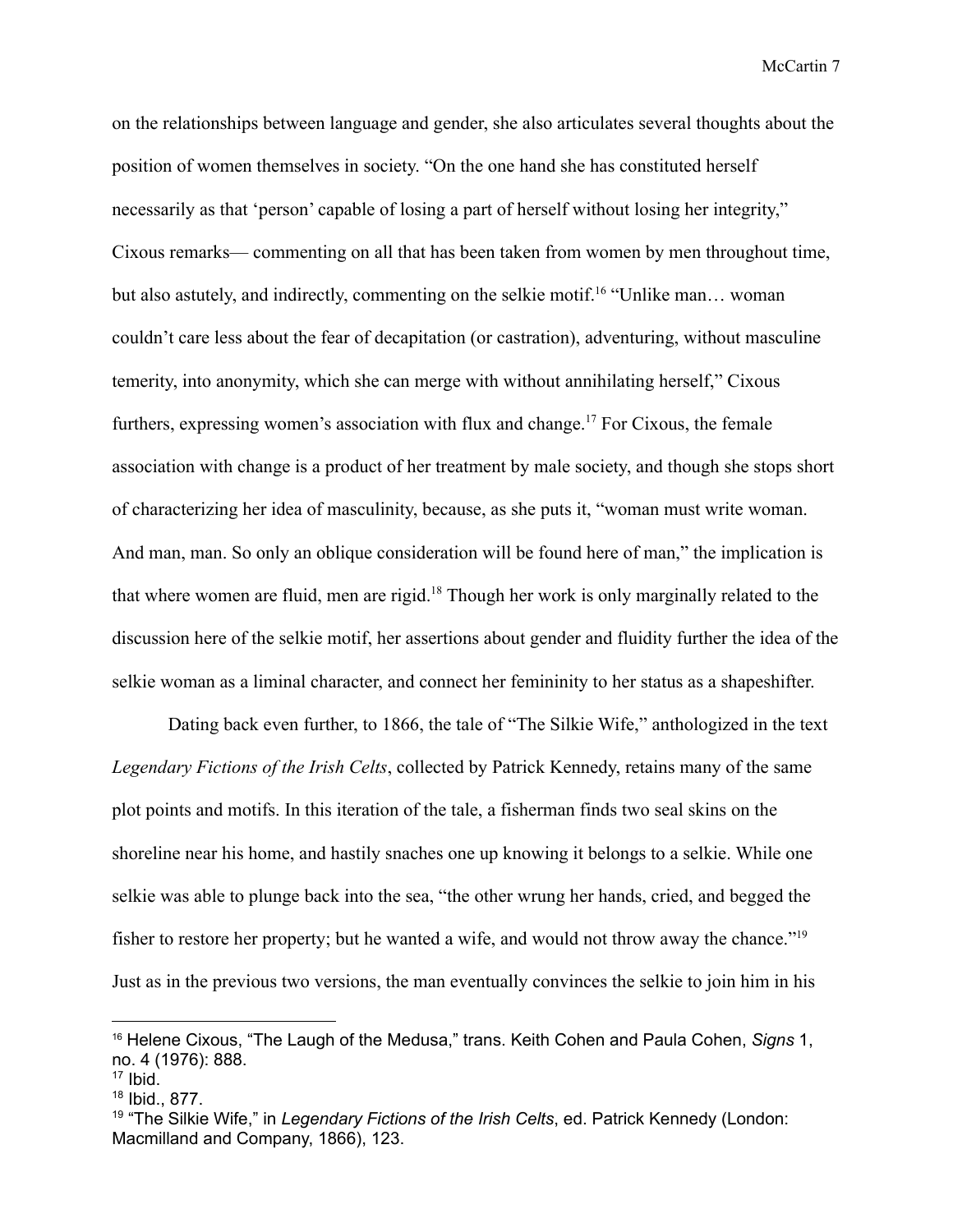home and bear his children, and the pair live on as a human couple for several years. However unlike the previous two versions, in this text the selkie finds her sealskin and returns to the sea with the help of a male selkie— who finds her skin through some unspecified manner. While this version does vary from the last two in its details, the resolution is the same: the selkie wife abandons her family to return to the sea, while the human husband "was obliged to return sadly to his motherless children and desolate home."<sup>20</sup>

Those remarks about the motherless children and desolate home are the final words printed in this version of "The Silkie Wife," which highlights Mcentire's third point about selkies being capable of "both compassion and revenge."<sup>21</sup> Though the marriage of the selkie and the fisherman is fraught with tension from the start, as he has captured her and kept her against her will, just as in the previous two tales there are descriptions of relative marital happiness in the period between leaving and returning to the sea. These moments highlight the ability of the selkie to adapt to her surroundings, and remind the audience that she is indeed part human woman. However in all of these stories there is no hesitation on the part of the selkie to regain possession of her sealskin, regain agency over her liminal form, and return to the sea without a second thought for her family. This is how Mcentire describes the revenge of the selkie— her decision to leave and not look back.

The motif can be further explored in yet another short story, this one anthologized in Jeremia Curtin's *Tales of the Faeries and of the Ghost World*, which was originally published in 1895. Just like the last three, this story is "collected" from oral traditions, and like "The Kerry Mermaid," and "The Shannon Mermaid," this tale originates from Munster County, in the south of Ireland. Curtin calls this short tale "Tom Moore and the Seal Woman," and just as the previous tales, it conforms to the standard plot points that establish the relationship between the man and

<sup>20</sup> Ibid., 124.

<sup>&</sup>lt;sup>21</sup> Mcentire., "Supernatural Beings in the Far North," 134.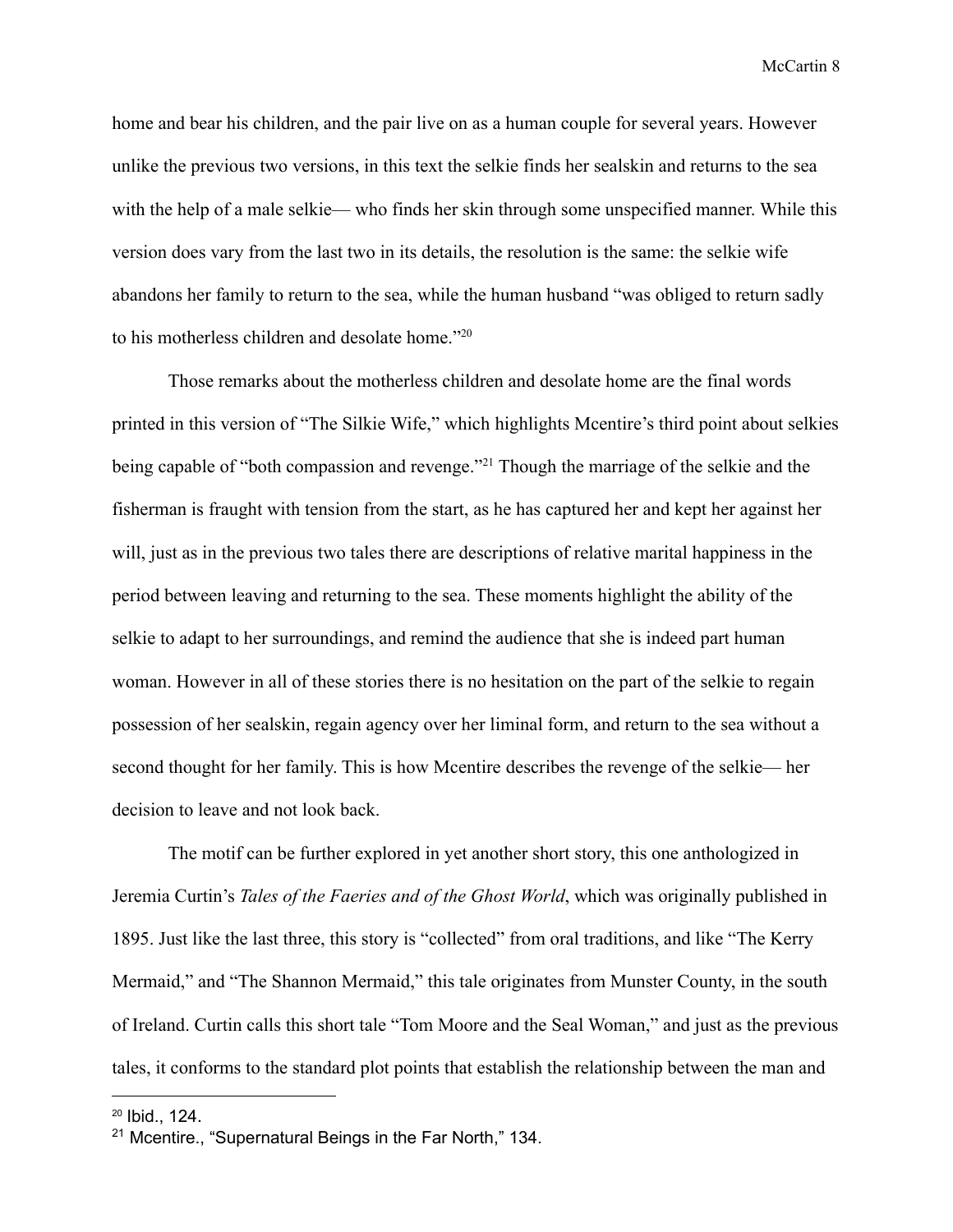selkie, though the road to the resolution has marked differences from other tales. Similarly to the men in the previous stories, Tom Moore finds himself in need of a wife, and fortunate enough to come across a selkie maiden basking in her human form. Unlike the other men, Tom first tries to persuade the selkie to join him as his human wife, though when she ignores his advances he snatches her skin and announces "'I'll have this!'"<sup>22</sup> much to the selkie's dismay. Unlike the other texts that gloss over the details of the marriage, Tom Moore's story injects an added element of the human world into the domestication of the selkie: religion. "'Now,' said Tom, 'in the name of God you and I'll go to the priest and get married,"<sup>23</sup> he announces, not only stripping the selkie of her agency to shapeshift, but also imposing his Christian belief system on her— a creature of the pagan otherworld. Just as with "The Shannon Mermaid," and "The Kerry Mermaid," femininity and masculinity are important to "Tom Moore and the Seal Woman." Like the other men, Tom Moore is responsible for keeping the selkie against her will and imposing his own conceptions of gender relations on her— though the masculinity of Tom Moore not only forces her into a gender binary, but also a religious binary.

Since this is just a short tale collected orally, the text does not delve into the details of the marriage ceremony, nor further explore the relationship between the "Moore's" and their faith, but the inclusion of the Christian ceremony is certainly a break from the standard motif. When exploring this addition through a critical gender lens, it seems that Tom Moore is not only stripping the female selkie of her ability to shapeshift, but also from her very roots as a pagan creature. Since the selkie is a creature of the otherworld, which is inherently magical and ritualistic, the adherence to Christian traditions is at odds with her very existence. This suggests that the masculinity of Tom Moore is prescriptive and imposing on more than one level that will

<sup>23</sup> Ibid., 152. 22 "Tom Moore and the Seal Woman," in *Tales of the Faeries and of the Ghost World*, ed. Jerimia Curtin (Boston: Little, Brown, and Company, 1895), 152.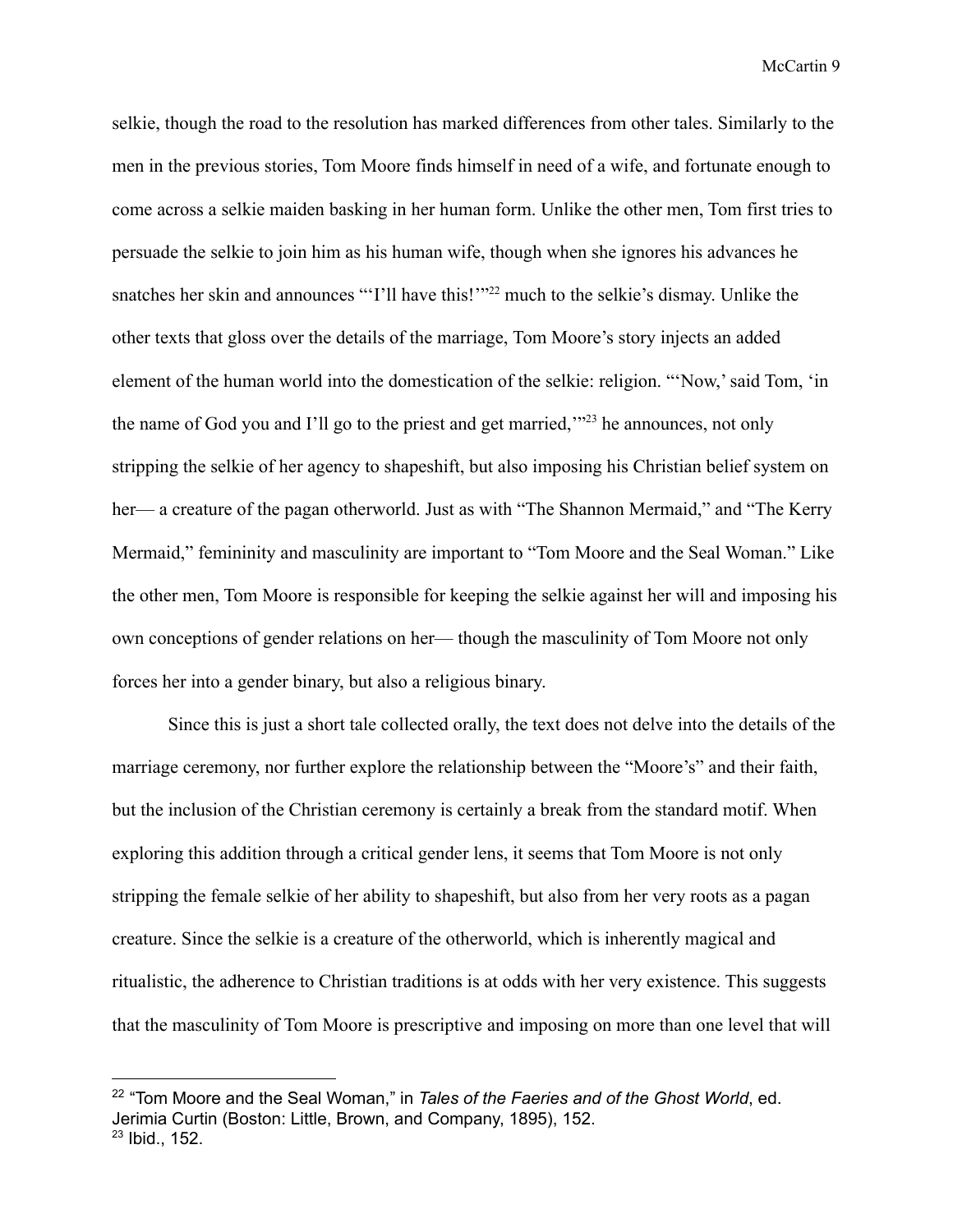later be discussed in relation to the work of Sherry B. Ortner. Additionally, this version of the story includes a portion in which the selkie wife sees other men from the village hunting seals, which disturbs her to her very core. As much as the selkie is human, she is also seal, and all of the other seals in the ocean are her kin.

While the selkie motif is certainly established in the early nineteenth and twentieth century canon of Irish folklore, she is also still very much alive in modern Irish storytelling. In a more recent iteration of the selkie tale, Irish animation studio Cartoon Saloon presents the traditional selkie tale to modern audiences through animation, and is able to retain the spirit of the folklore while providing a modern twist. The Oscar nominated film, *Song of the Sea*, was released in 2015, and follows the adventures of a young boy named Ben and his mute younger sister named Saoirse, who is revealed to be a selkie herself.<sup>24</sup> While the selkie imagery is heavy from the very opening of the film, unlike earlier tales that focus on the relationship between the selkie and husband, *Song of the Sea* explores the behavior of the children left behind. Interestingly enough, rather than set up the film with the traditional tension between husband and shapeshifter wife, storyteller Tomm Moore presents the tension as being between nature and civilization. The selkie wife and mother, Bronach, is the personification of nature and rural Ireland, while her husband and his world is firmly planted in culture and civilization. This theme continues to run throughout the film, which critics have described as a "tension between progress and the past," and we will argue is a stand-in for the traditional tension between masculinity and femininity. 25

While the film, which is notably geared towards an audience of children, can certainly stand alone as a masterful work of storytelling and animation— it can also be looked at as the

<sup>24</sup> Mark O'Connell, "Story Time," *The New Yorker Magazine*, December 21, 2020, 29.

<sup>25</sup> Liam Burke "Swan Song: Lamenting Ireland's Traditional Past in 'Song of the Sea,'" *Estudios Ireland*, no. 11 (2016),

https://link.gale.com/apps/doc/A458549976/LitRC?u=viva\_roanoke&sid=LitRC&xid=a773bf77.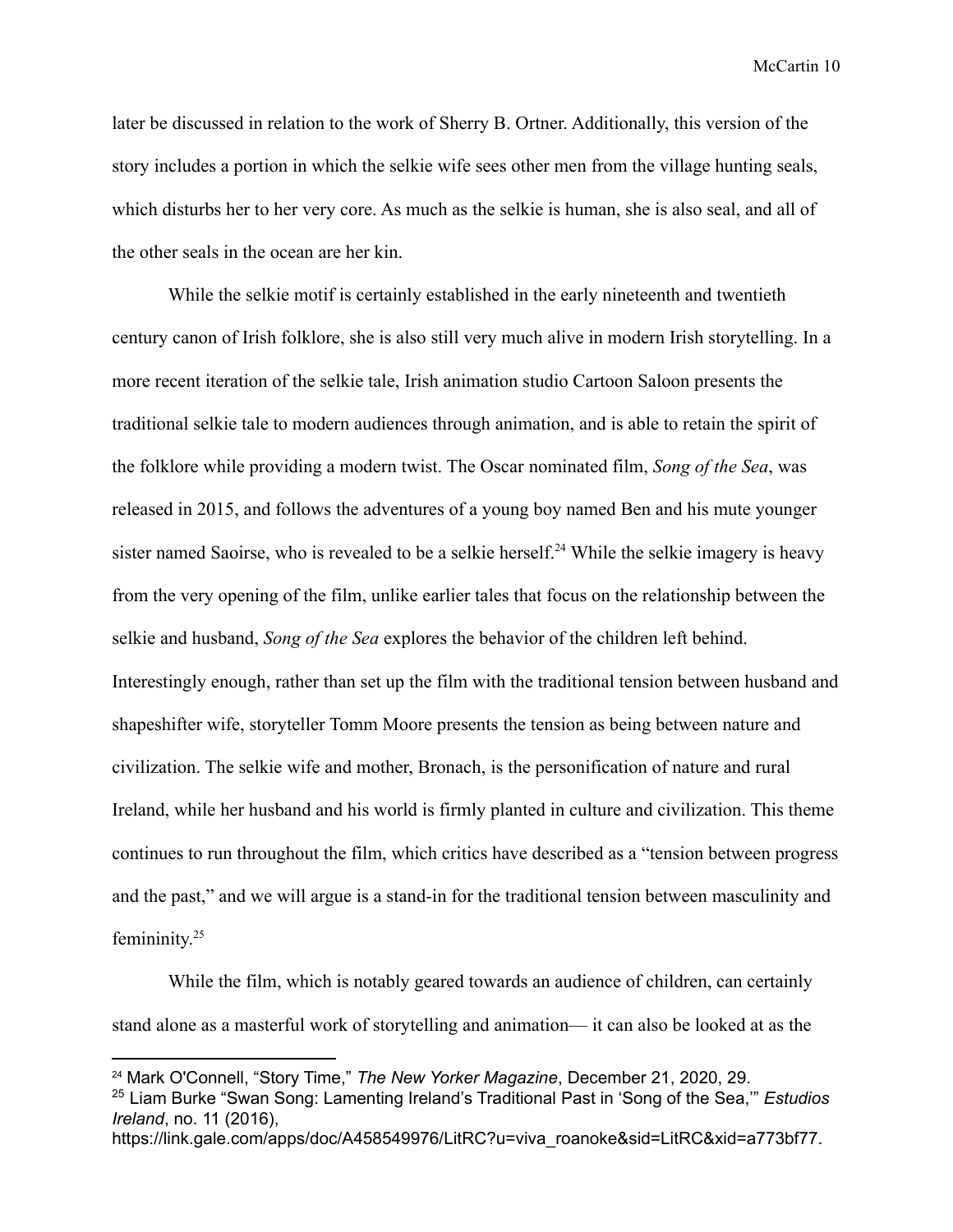natural progression of the selkie motif into the twenty-first century. Just as in the earlier iterations of the tale the selkie is forced to commit to just one side of a binary: human or seal, terrestrial or aquatic, nature or culture. In this film however, the selkie at the heart of the plot is Saoirse, Bronach's child. Just as in the traditional tellings, Saoirse's coat has been locked away by a man, though this time it is her father, fearing she may leave him for the sea just like his wife. Further, Saoirse is sent away to the city, causing her to become sicker and sicker being away from both the sea and her skin. As the film progresses, it becomes clear that Saoirse is not able to survive without a connection to her selkie half, prompting her family to reunite her with her lost coat. Upon this reunion however, Saoirse is presented with a choice: she can either join her mother as a seal, or relinquish her coat and shapeshifting abilities to live in the human world with the rest of her family. Ultimately, Saoirse decides for herself to remain human, while Bronach returns to the otherworld with her seal kin.

Such a choice reflects a more nuanced view of the relationship between the selkie and the human, while also succeeding in retaining the binary tension that dominates the selkie-marriage motif. Just as Mcentire described, the selkie woman must occupy one of two roles, though in this case, she has the agency to choose for herself. While beautifully expressed in this film, the association between femininity and nature, versus masculinity and culture, is nothing new, and can be dated back to the scholarly work of Sherry B. Ortner in the 1970s.

In her 1974 piece "Is Female to Male to Female as Nature is to Culture?," Ortner argues that every civilization is:

engaged in the process of generating and sustaining systems of meaningful forms (symbols, artifacts, etc.) by means of which humanity transcends the givens of a natural existence, bends them to its purposes, controls them in its interest. We may thus broadly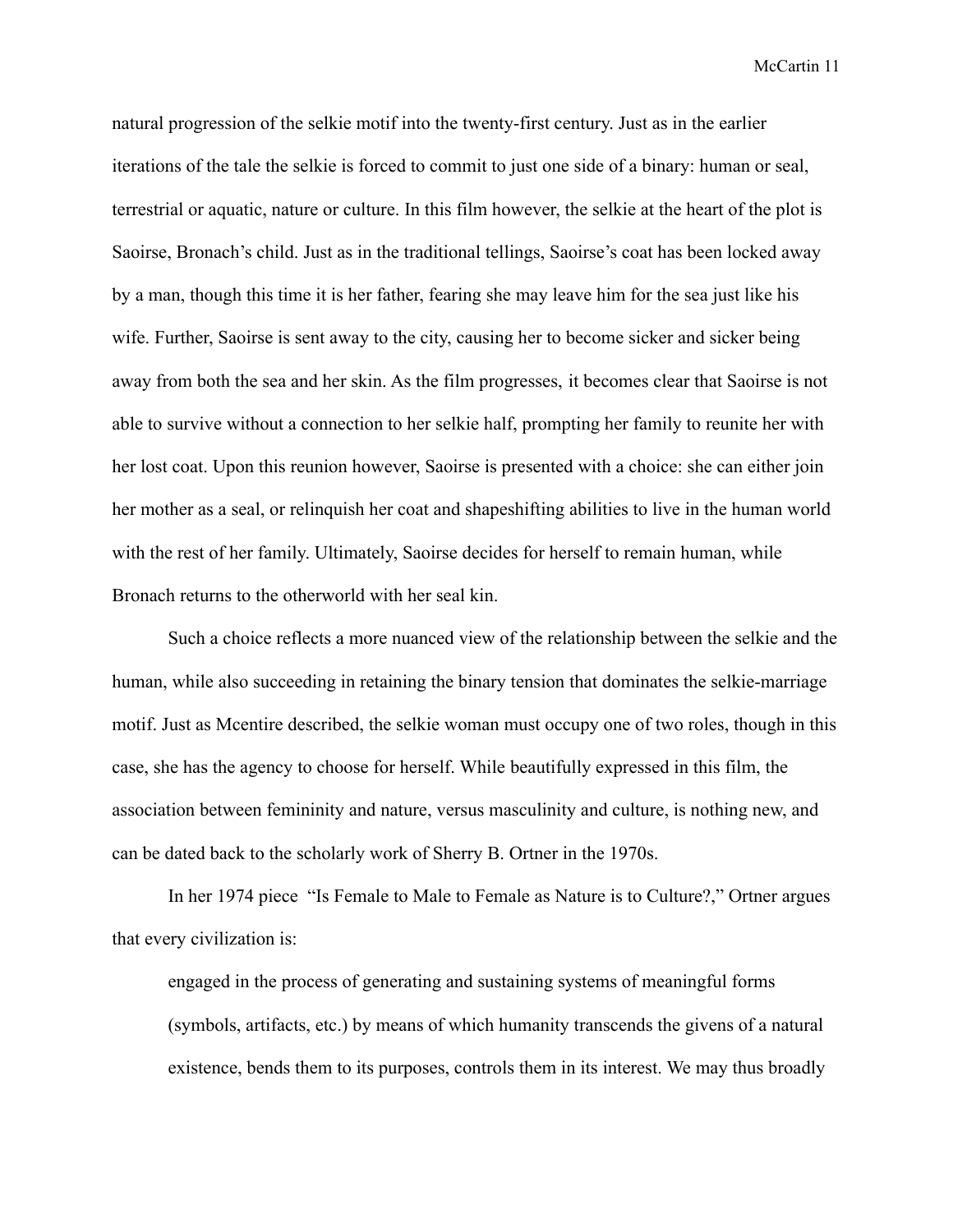equate culture with the notion of human consciousness, or with the products of human consciousness... by means of which humanity attempts to assert control over nature.<sup>26</sup>

In this way she both constructs a relationship between masculinity/ culture and femininity/nature, and then identifies a cross cultural desire for civilization to control nature, just as masculinity seeks to control femininity. The motif of the selkie, in which the civilized male captures and domesticates the otherworldly woman is especially ripe for analysis through this lens. The male character acts as a civilizing force, seeking to "bend" the woman to his purpose and "control" her in his interest— namely to bear his children and keep his home. Conversely the selkie is the epitome of the natural world— at home in the sea, she is beautiful and unconstrained by the developing world around her.

To further drive this point, Ortner asserts that it is women who are "identified or symbolically associated with nature, as opposed to men, who are identified with culture" and then further argues that "since it is always culture's project to subsume and transcend nature, if women are considered part of nature, then culture would find it 'natural' to subordinate, not to say, oppress them."<sup>27</sup> While this astutely characterizes much of the tension central to the selkie marriage motif, there are aspects of the selkie story specifically that further enhance this assertion. The most obvious being that the selkie, while female, is also distinctly a part of the animal, and Irish otherworld— designating her as not only being associated with nature, but being an actual part of nature as well. The fact that the selkie, except in the case of the contemporary *Song of the Sea* version, remains nameless, despite the human male often being given a name, suggests that she is not truly or purely human, but partly remains in the wordless realm of nature. The next is that the male in these stories, is often a fisherman— as in the case of

<sup>&</sup>lt;sup>27</sup> Ortner, "Is Female to Male as Nature is to Culture?," 73. <sup>26</sup> Sherry B. Ortner, "Is Female to Male as Nature is to Culture?" in *Women, Culture, and Society*, ed. M.Z. Rozaldo and L. Lamphere, (Stanford: Stanford University Press, 1974), 72.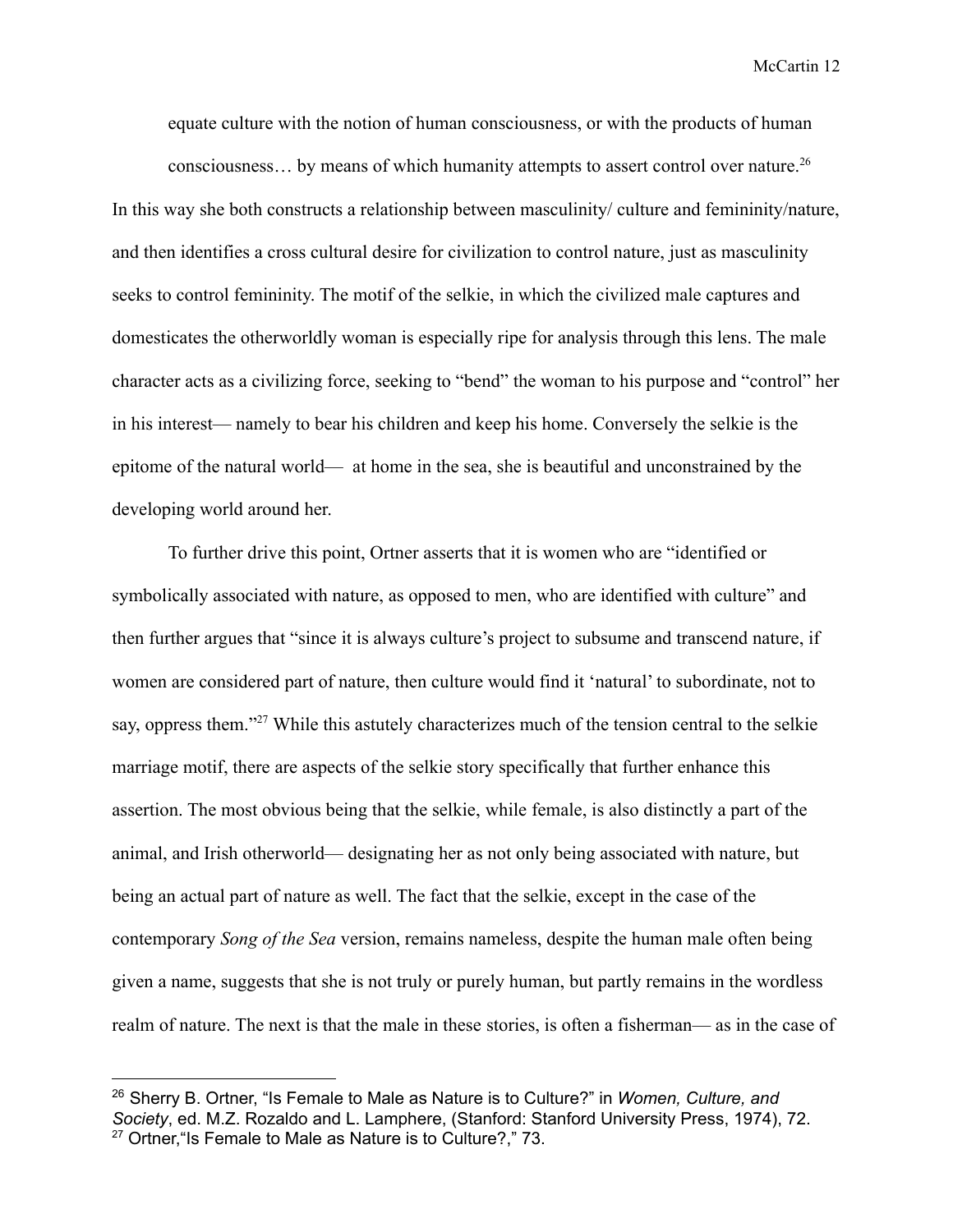"The Kerry Mermaid," "The Silkie Wife," "Tom Moore and the Seal Woman," and *Song of the Sea*— adding another layer to the imagery of civilization domesticating and controlling nature. The fishermen literally attempt to dominate the sea by using their man-made tools and resources to take what they need from the sea and leave destruction in their wake. In this way, the relationship between masculinity and femininity in the context of selkie stories becomes more polarized, as the male characters are further connected to culture through their names and professions in addition to their actions and behaviors. Gregory Darwin describes these two characters as "opposite poles of a number of dichotomies: male and female, human and animal, civilized and wild, terrestrial and aquatic, natural and supernatural," and in the following paragraphs we will exemplify how those dichotomies can be observed in the aforementioned stories, and why they boil down to one essential tension: masculinity vs femininity.<sup>28</sup>

## *Human and Animal*

Beginning with the tension between human and animal, we return to the original four texts and the film, *Song of the Sea*— as each one features a male husband and a female semi-zoomorphic shapeshifter. Despite the proposed binary, it is important to note that the selkie herself is not fully an animal, and when she shapeshifts it is her entire being that changes. Unlike traditional "mermaids," the selkie is *either* in fully human form or fully in seal form, never both, and the male characters are already aware of this. In "The Shannon Mermaid," this understanding is made clear by the narrator who recollects "they were forever seeing a woman on the point, and they knew it was the mermaid that was ever living in the river."<sup>29</sup> Once the man captures the selkie and takes her home, he hides her cloak, since "he has been told to keep it

<sup>&</sup>lt;sup>28</sup> Gregory Darwin, "On Mermaids, Meroveus, and Mélusine: Reading the Irish Seal Woman and Mélusine as Origin Legend," *Folklore* 126, no. 2 (April 2015): pp. 123-141, https://doi.org/10.1080/0015587x.2015.1024998, 125.

<sup>29</sup> "The Shannon Mermaid," 478.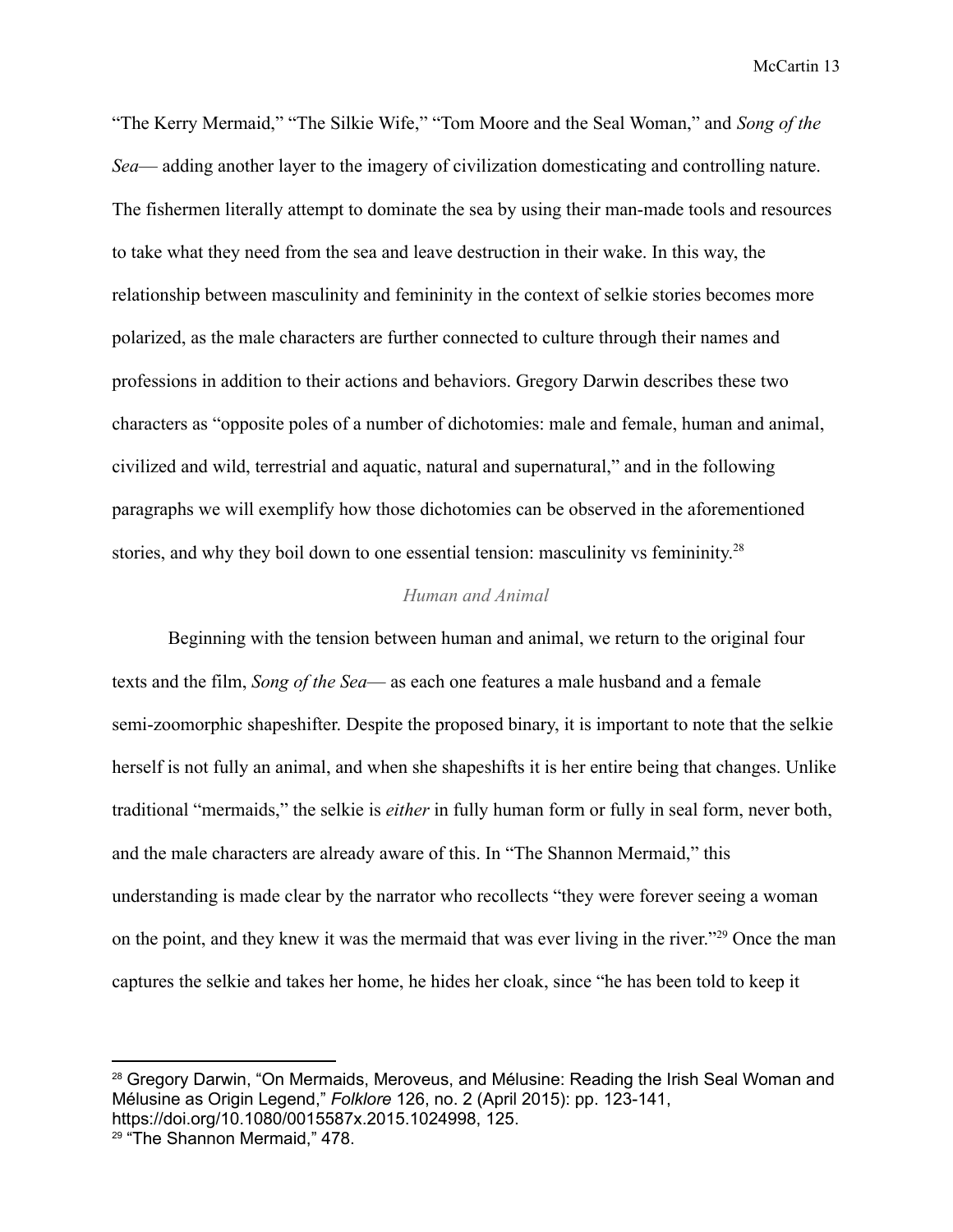from her and put it away."<sup>30</sup>Again, this makes it clear that the humans in the area possessed the knowledge not just of the selkies, but also of how to domesticate them. Donal, in "The Kerry Mermaid," has similar knowledge, seizing a selkie skin as a young woman disappears and announcing "'[t]hat was the mermaid, or sea-nymph, about which we have heard so much."<sup>31</sup> Just as in "The Shannon Mermaid," once Donal takes the cloak "he folded it carefully and secured it inside his overcoat."<sup>32</sup> Despite not having interacted with these mythical women before, the men in the stories are aware of their existence, and possess the knowledge needed to force them into the human half of the binary. In this way, the human/animal binary not only refers to the marital relationship between the human and the selkie, but also the unitary form imposed on the selkie, who otherwise could move between forms.

What is particularly interesting about the rigidity of this binary is its method of enforcement. On her own, the selkie is freely able to shift back and forth through her two distinct forms, so long as she remains in possession of her skin. What is particularly frustrating in these texts is that there seems to be no obvious reason why the selkie wife, if she chose to, would be unable to continue to do so while married to a human. This understanding highlights the inherent problem in their marriage: she is both an unwilling wife, and an unwilling human. It is solely because of the actions of the human husband that the selkie is trapped in her human form. Unmolested, the selkie is not burdened by the human/seal binary she exists within, and it is not until her capture that she becomes controlled by the binaries her husband forces upon her.

This tension is directly created from the desire of the husband to completely control and isolate the wife, something that can be likened to Ortner's "notion that the domestic unit— the biological family charged with reproducing and socializing new members of the society— is

<sup>&</sup>lt;sup>30</sup> Ibid.

<sup>&</sup>lt;sup>31</sup> O'Reilly, "The Kerry Mermaid," 480.

 $32$  lbid.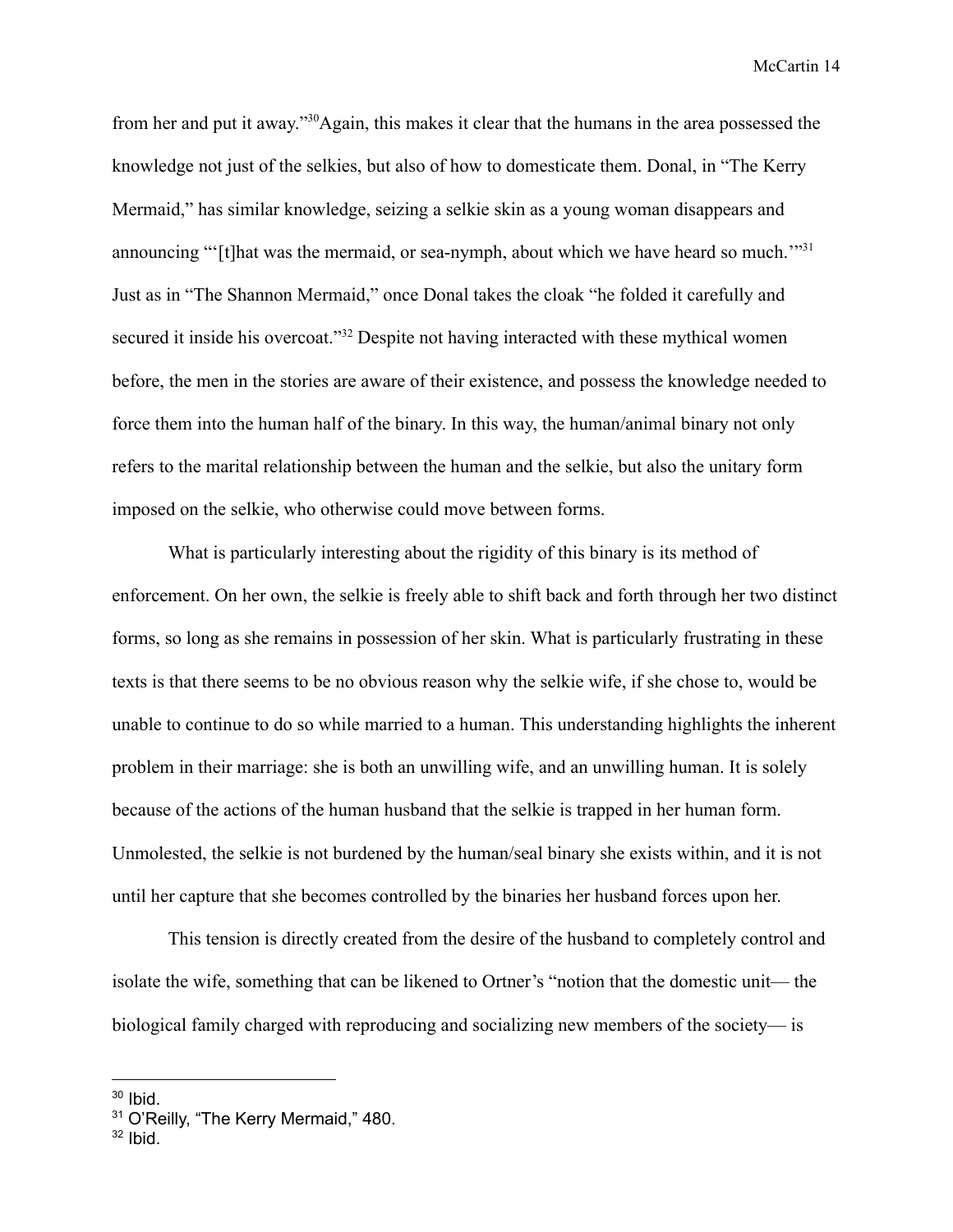opposed to the public entity," which she asserts has been developed by a culture of masculinity.<sup>33</sup> While Ortner is discussing real, human marriages, her assertion can also be applied to these examples of fictional human/selkie marriages, in which "the domestic unit," is the same, but "the public entity" refers to the selkie's other life in the ocean. Just as she argues human marriages render a woman incompatible with larger society, selkie marriages, due to the human husband, remove the selkie from her interactions with her pre-marriage life. Looking at the human/animal binary present in these stories in this way creates a deeper connection between it and the male/female binary, as it seems that without the introduction of the human male, there would be no tension between animal/human— or that tension would be greatly diminished. In the end of this motif, "the selkie woman does not even feel torn about leaving her human family, so clear and paramount is it that she does not belong in the human world."<sup>34</sup>

## *Civilization and Wildness*

Moving on to the tension between civilization and wildness, we return again to the texts, beginning with the film *Song of the Sea*. As mentioned earlier, *Song of the Sea* is significant because of its rich imagery of traditional Irish folklore, and the plot's focus on the children left behind by the selkie wife. The central plot in this film is the journey of the two children, Ben and Saoirse, who are being sent away from their rural, seaside home to Dublin to live with their grandmother. Notably, the older child Ben is completely human, while it is revealed that the younger Saoirse is a selkie like her mother, and the further Saoirse gets from the ocean, the less healthy she becomes. This move is intrinsically connected to the tension between civilization and wilderness, first mentioned by Darwin, that seems to exist in all of the selkie myths. Scholar Liam Burke argues that director Tomm Moore:

<sup>&</sup>lt;sup>33</sup> Ortner, "Is Female to Male as Nature is to Culture?," 78.

<sup>34</sup> Jessica Campbell, "Real Women Have Skins: The Enchanted Bride Tale in *Her Body and Other Parties*," *Marvels & Tales* 33, no. 2 (2019): 308.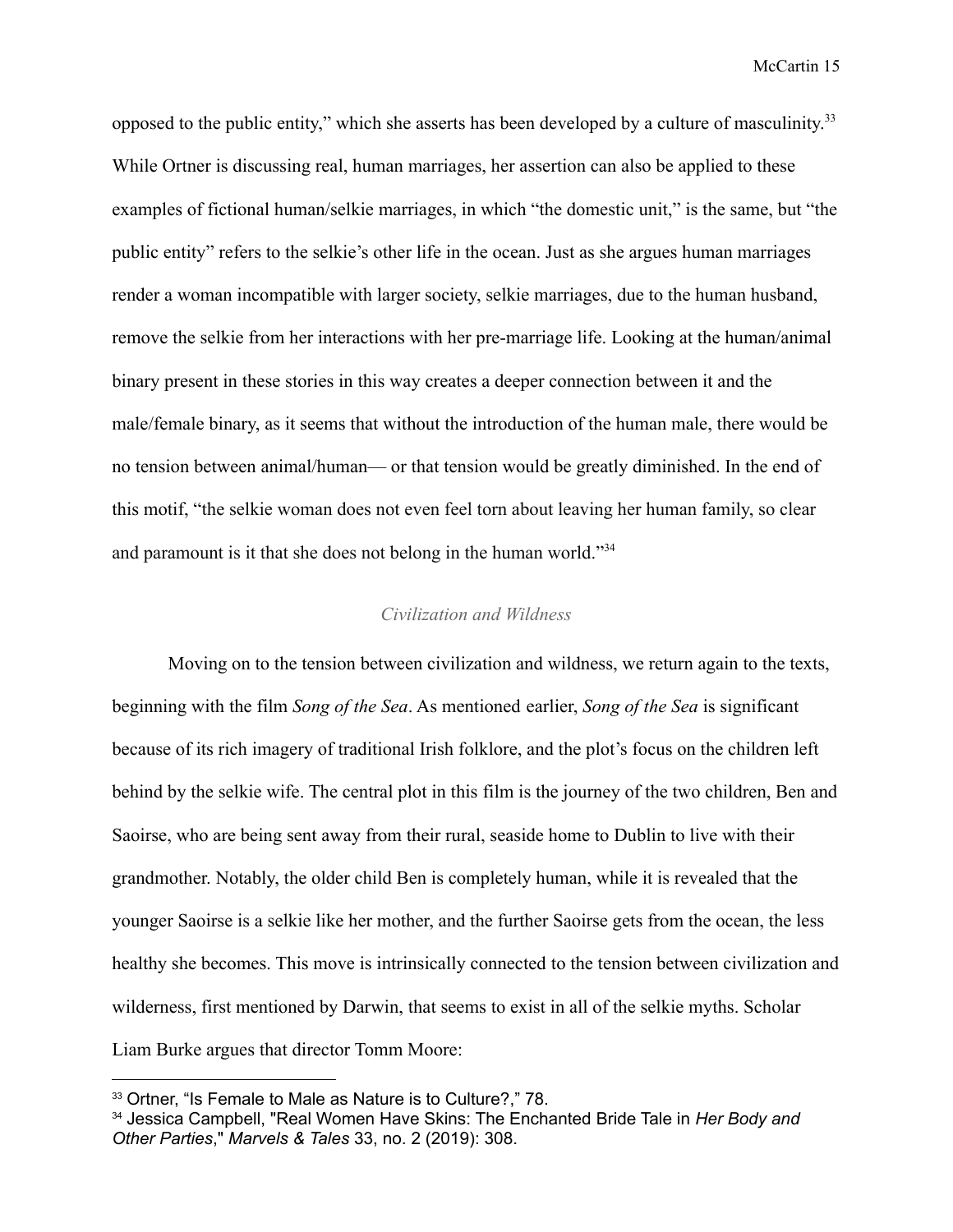using the structure of the road movie… illustrates this theme through an urban/rural divide with Dublin depicted as a Dickensian slum replete with impenetrable fog and burnt out cars while the closer the protagonists get to their coastal destination the more lush and magical their adventures become.<sup>35</sup>

In this way, by largely removing Bronah, the mother selkie, from the narrative, *Song of the Sea* illustrates how a nature/culture divide can substitute for a maculine/feminine tension because of their inherent likenesses to begin with. While Conor is certainly upset about the loss of his wife, the details of their marriage are not provided, and the prepubescent youth of the two protagonist children similarly dulls the gender tension. Notably, the film breaks with selkie convention at the end when Saoirse is presented with the choice to become either fully human or fully seal— and that choice is constructed as a choice between civilization and wildness rather than masculinity and femininity. In being able to make that choice, the film offers agency to the feminine characters in a way that does not happen in the early tellings of the folklore. Despite this, the film adheres to many of the traditional selkie, and more so otherworldly conventions discussed at the beginning of this paper, solidly cementing itself as a "selkie story."

Similarly in the textual examples of the selkie stories, the connection between the civilized/wild tension and the maculine/feminine tension can be observed through the aforementioned naming habits in these texts. While these are fictional accounts of Irish folklore, the significance of naming/ being unnamed is important to understand in the context of both male/female and civilized/wild tensions. In all four textual examples of traditional Irish selkie stories, the female selkie is left unnamed, and presumably is referred to by her husband's surname after marriage. Scholars Rachel D. Robnett, Marielle Wertheimer, and Harriet R. Tennebaum, in their research on marriage traditions and naming, cite "the connection between

<sup>&</sup>lt;sup>35</sup> Burke, "Swan Song: Lamenting Ireland's Traditional Past in Song of the Sea."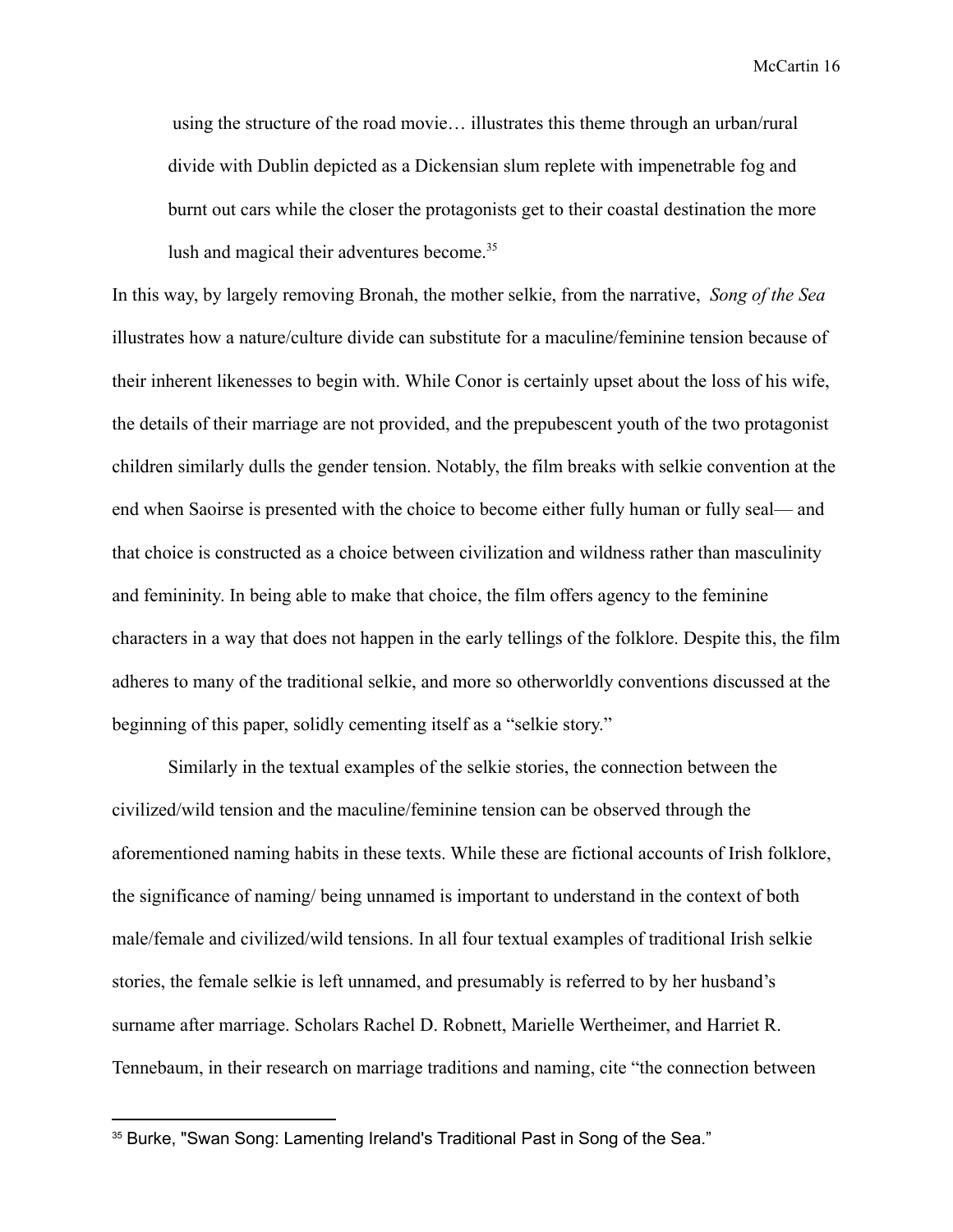names and identity" as one of the primary reasons women favor keeping their maiden name over their husbands upon marriage.<sup>36</sup> Again, while their research pertained to naming practices among contemporary women, the connection between name and identity can solidly be applied to the characters in the selkie myths. While the human husband is often named, the decision to deny a name to the selkie, deeply connected with the longstanding tradition of women adopting their husband's surname in Ireland and other parts of the world, furthers her association with the wilderness rather than civilization. The role of the human husband, who asserts his masculinity and mark of civilization through his name, then connects the tension between civilization and wildness to the tension between masculinity and femininity.

A final area for analysis of the relationship between civilization and wildness develops out of understanding the human husband as "the fisherman," and the selkie as a "product" of the sea. While all of the men in the five selkie stories addressed in this text are fishermen, it's relevant to note that in her piece "The Irish Mermaid," Muller notes that "the man is a farmer and/or fisherman," which suggests that the man is not always a fisherman. However, even as a farmer the man can be looked at as someone who is "exploiting" or profiting from nature.<sup>37</sup>

Ortner characterizes this exploitation in the following way, specifically connecting it to masculinity: "the distinctiveness of culture rests precisely on the fact that it can under most circumstances transcend natural conditions and turn them into its purposes."<sup>38</sup> She continues on, asserting that "culture… [associated with masculinity] asserts itself to be not only distinct from but superior to nature, and that sense of distinctiveness and superiority rests precisely on the

<sup>36</sup> Rachael D. Robnett, Marielle Wertheimer, and Harriet R. Tenenbaum, "Does a Woman's Marital Surname Choice Influence Perceptions of Her Husband? An Analysis Focusing on Gender-Typed Traits and Relationship Power Dynamics," *Sex Roles* 79, no. 1-2 (2017): pp. 59-71, https://doi.org/10.1007/s11199-017-0856-6.

<sup>37</sup> Slyvie Muller, "The Irish Mermaid," in *Irish Ethnologies*, ed. Diarmuid O Giollain (Notre Dame, Indiana: University of Notre Dame Press, 2017), 183.

<sup>38</sup> Ortner, "Is Female to Male as Nature is to Culture?," 73.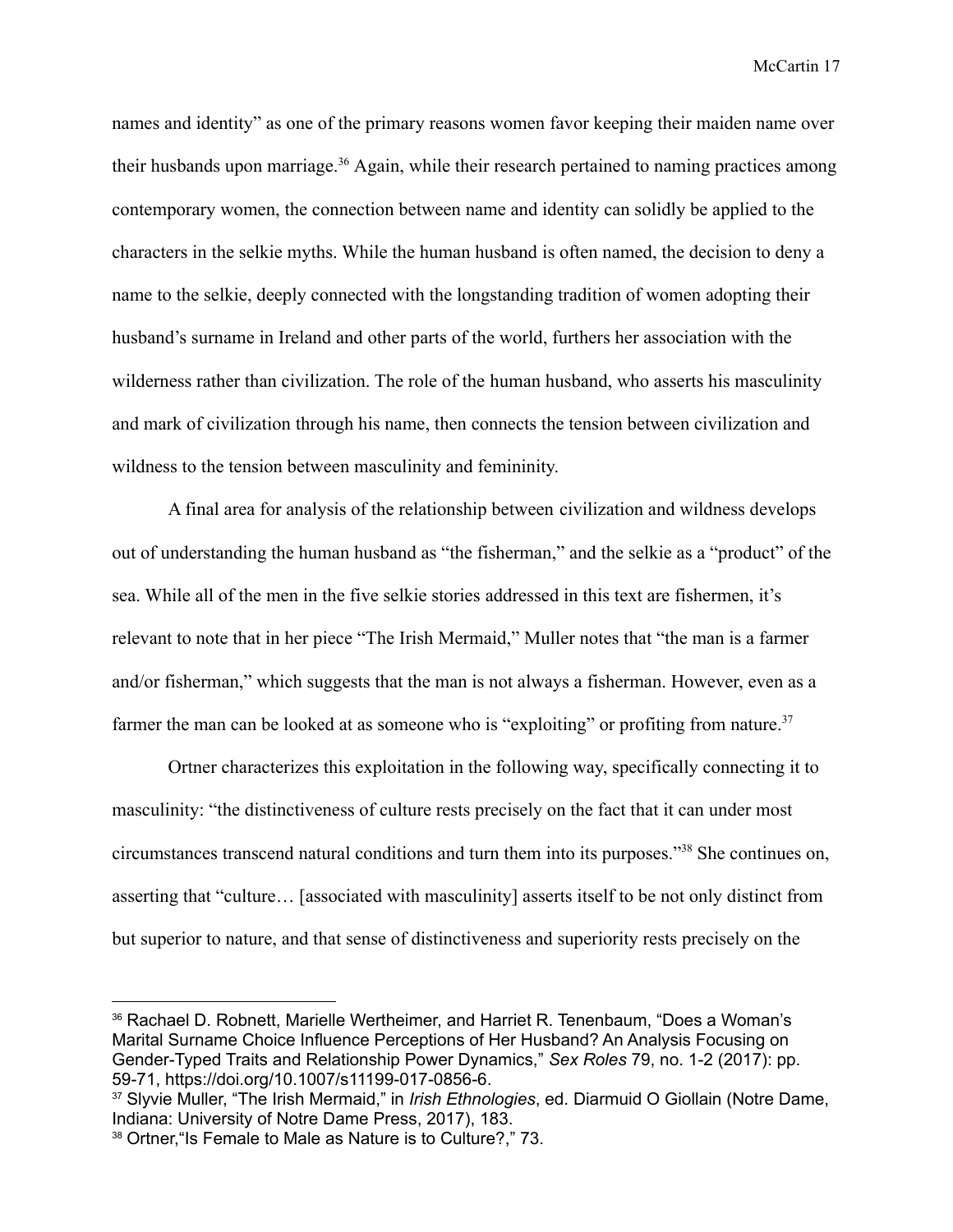ability to transform— to "socialize" and "culturalize" nature."<sup>39</sup> From Ortner's analysis, we can observe how the human husband, specifically in his role as fisherman, can be construed as transcending the natural condition of the selkie, by stealing or "harvesting" her cloak, and using her for his purpose— the purpose being his wife. Further, by forcing the selkie into the human half of her binary, the husband undoubtedly "socializes" and "culturalizes" the otherworldly female. In light of this final analysis, it becomes clear that the tension between civilization and wildness within these selkie texts cannot be divorced from the essential tension between masculinity and femininity.

## *Natural and Supernatural*

Another tension that Darwin mentions within these stories is the relationship between the natural and supernatural, or the world and the *otherworld*. In order to delve into the analysis of this tension, it is first important to establish the selkie as both an otherworldly and a liminal creature. In defining liminality, scholar Victor Turner asserts that "the attributes of liminality or of liminal *personae* ('threshhold people') are necessarily ambiguous, since this condition and these persons elude or slip through the network of classifications that normally locate states and positions in cultural space."<sup>40</sup> The selkie, as a liminal personae, is both within and without, simultaneously existing as both a human and a seal, slipping her seal skin on and off to change form— and it is for these reasons that Jessica Campbell describes the selkie as "alluring but ultimately incomprehensible."<sup>41</sup> Similarly, the Irish *otherworld* as a whole is inherently liminal, exemplified by its existence alongside the physical, human world, and the ability of its inhabitant to slip and and out between realms. The selkie then, is solidly planted on the "supernatural" side of this dichotomy, while the human husband is squarely natural.

<sup>39</sup> Ibid., 73.

<sup>40</sup> 25. Victor Turner, "Liminality and Communitas," in *The Ritual Process: Structure and Anti-Structure* (Chicago: Aldine Publishing, 1969), 359.

<sup>41</sup> Campbell, "Real Women Have Skins," 309.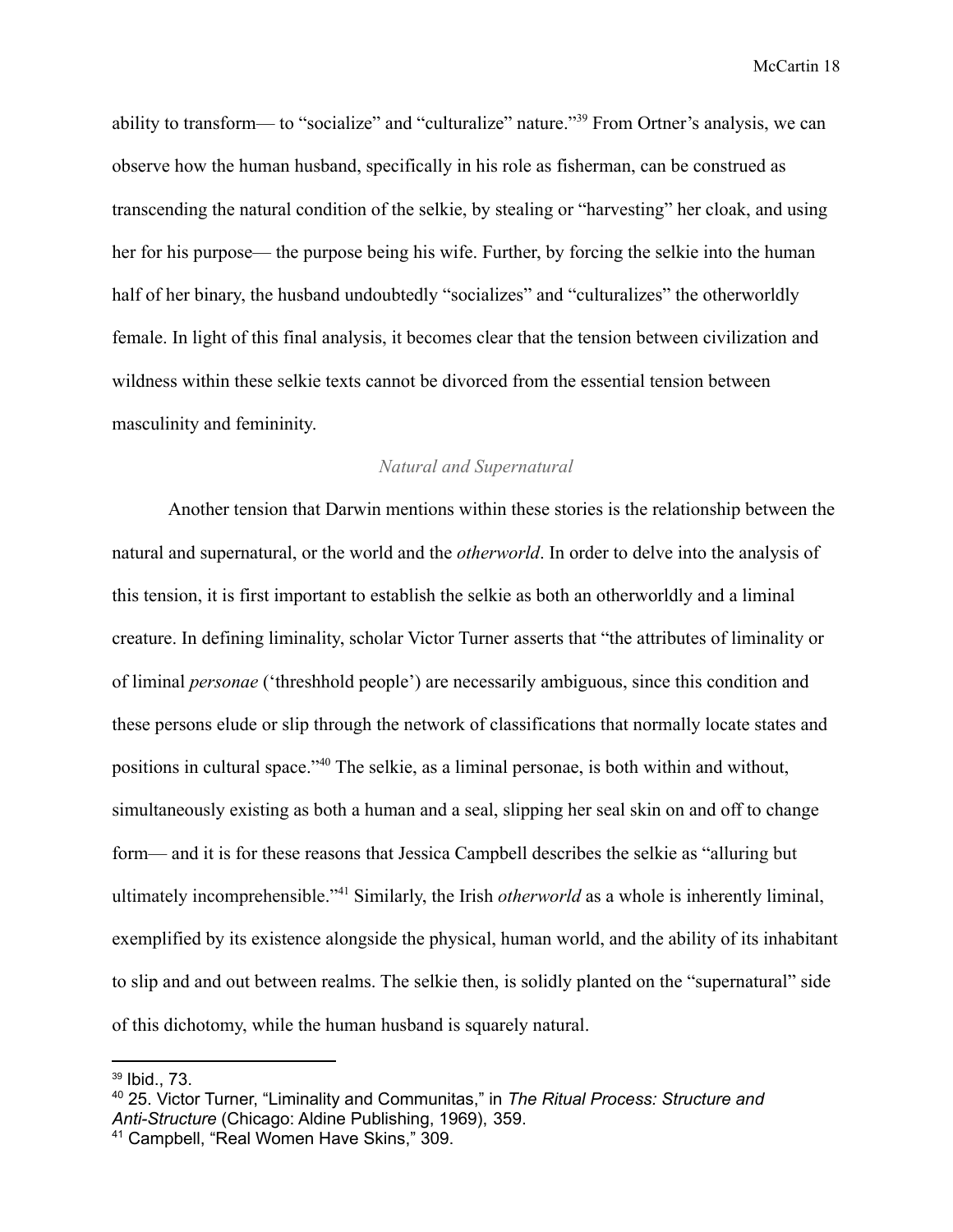The tension thus arises between the man and the selkie not only because of her otherworldly status, but by the associated divisions between the two worlds. In "Tom Moore and the Seal Woman," this division is best exemplified by Moore's decision to marry the selkie in a specifically religious ceremony. After capturing his bride, Moore proclaims "'In the name of God you and I will go to the priest and get married,'" signaling an even larger break between the selkie and her home in the *otherworld*. <sup>42</sup> Tom Moore is then not only asserting his dominance over the selkie through capture, but also by forcing her to adopt the customs of his natural world. Further, before Tom Moore succeeds in capturing the selkie, the audience is told that he believes "God sent her to him," which highlights the ideological divide between the "natural world" and "otherworld." Christianity, in this sense, is a product of the masculine, natural world, and this is furthered by the patriarchal tendencies imposed on wives by traditional, and certainly nineteenth century Irish marriage. While the selkie is a character from the traditional Irish otherworld, the "natural" Tom Moore rationalizes her as something, not someone, sent from his Christian god, justifying his decision to force her into Christian marriage.

Campbell describes this aspect of the motif as positioning "the man's control over the seal woman as the kind of control some men would like to have over women," a point that is supported by the fact that in all four of the early texts, even without discussions of the marriage ceremony, the selkie is specifically described as a proper wife.<sup>43</sup> In "The Shannon Mermaid," she is described as "doing all the work that a woman might do,"<sup>44</sup> while "The Kerry Mermaid" is noted for being "a dutiful wife and exemplary mother."<sup>45</sup> In "The Silkie Wife," the audience is told that the selkie "put on some woman's clothing, which he brought her from his cottage, followed him home, and became his wife," before continuing to perform her womanly duty by

<sup>42</sup> "Tom Moore and the Seal Woman," 152.

<sup>43</sup> Campbell, "Real Women Have Skins," 309.

<sup>44</sup> "The Shannon Mermaid," 478.

<sup>45</sup> O'Reilly, "The Kerry Mermaid," 481.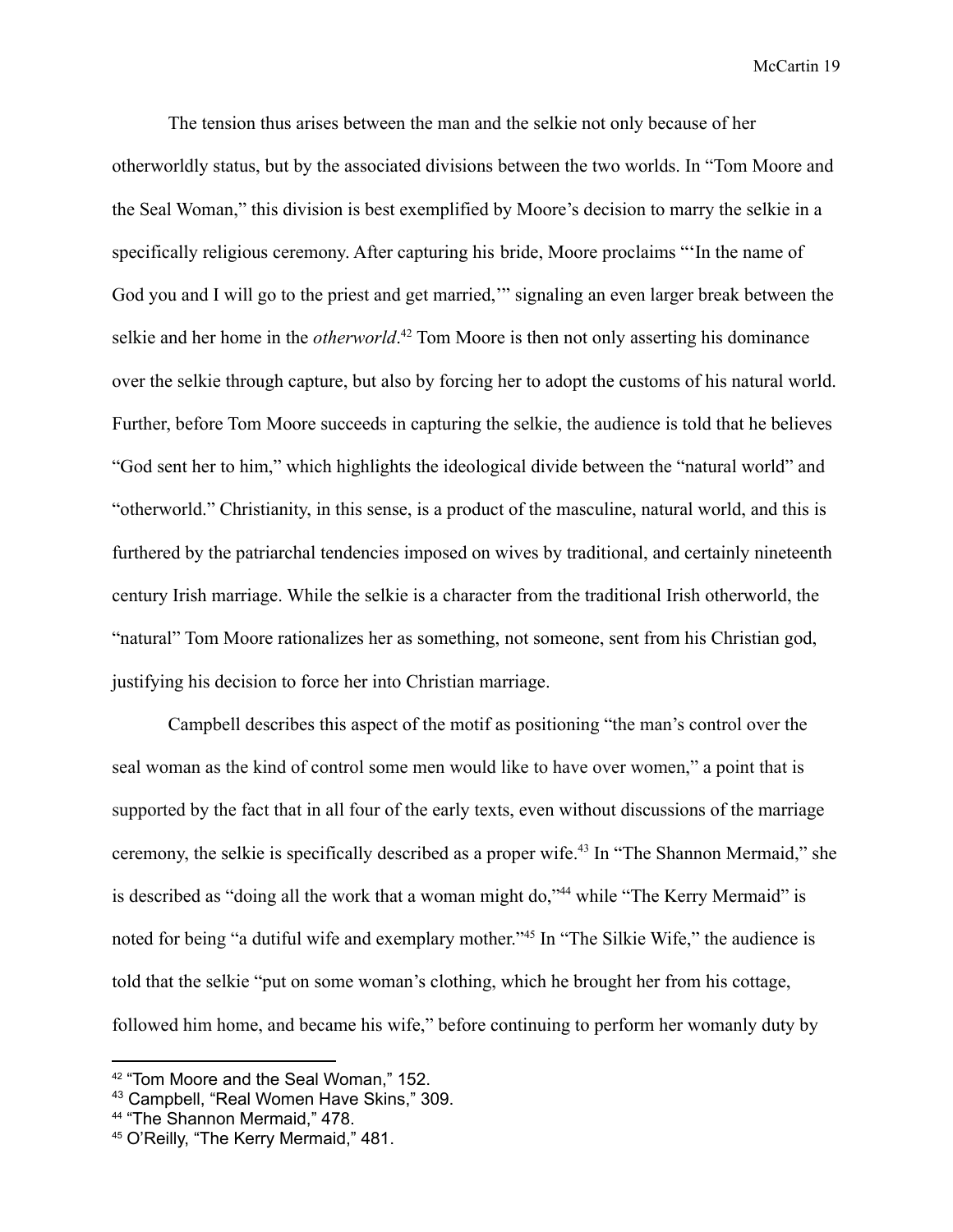bearing two children to her husband. In Tom Moore's story, the selkie is described as "good a woman as ever went into a man's house," and she bears him five children, "three sons and two daughters."<sup>46</sup> In describing this pattern, Campbell notes "the man seems to take it as a matter of course that the selkie woman should follow him home and act as his wife simply because he insists<sup>"47</sup>

Through these descriptions, the stories suggest that it's possible to, at least for many years, remove the selkie from her supernatural habits and behaviors through imposing the norms of the natural world. As it is the man that is the one imposing *his* customs on her, this too can be understood as a tension between masculinity and femininity within the texts. An important distinction, though, is the fact that even after years of domestication the selkie never stops belonging to the supernatural world, and as soon as she is able to regain her skin, and her agency, she immediately returns to the water. This aspect of the story seems to suggest that while the natural world may be able to intermittently control the supernatural, there are clear limitations to achieving this goal through coercion and force alone.

#### *Terrestrial and Aquatic*

The final area of analysis touched on by Darwin involves the terrestrial vs aquatic binary, which is related to the other tensions previously discussed in these texts. Drawing on Ortner's research associating female to nature and male to culture, scholar Slyvie Muller touches on the association between women and water creatures in her piece "The Irish Mermaid Man's Alliance to Woman, Nature, and Death." In this piece, Muller traces the origins of the Irish mermaid/ selkie to mermaids in other cultures, including the Greek sirens, and Middle Eastern goddesses.<sup>48</sup> In her treatment of the Greek sirens, she notes their association with "Aphrodite, goddess of

<sup>46</sup> "Tom Moore and the Seal Woman," 153.

<sup>47</sup> Campbell, "Real Women Have Skins," 309.

<sup>48</sup> Muller, "The Irish Mermaid," 181.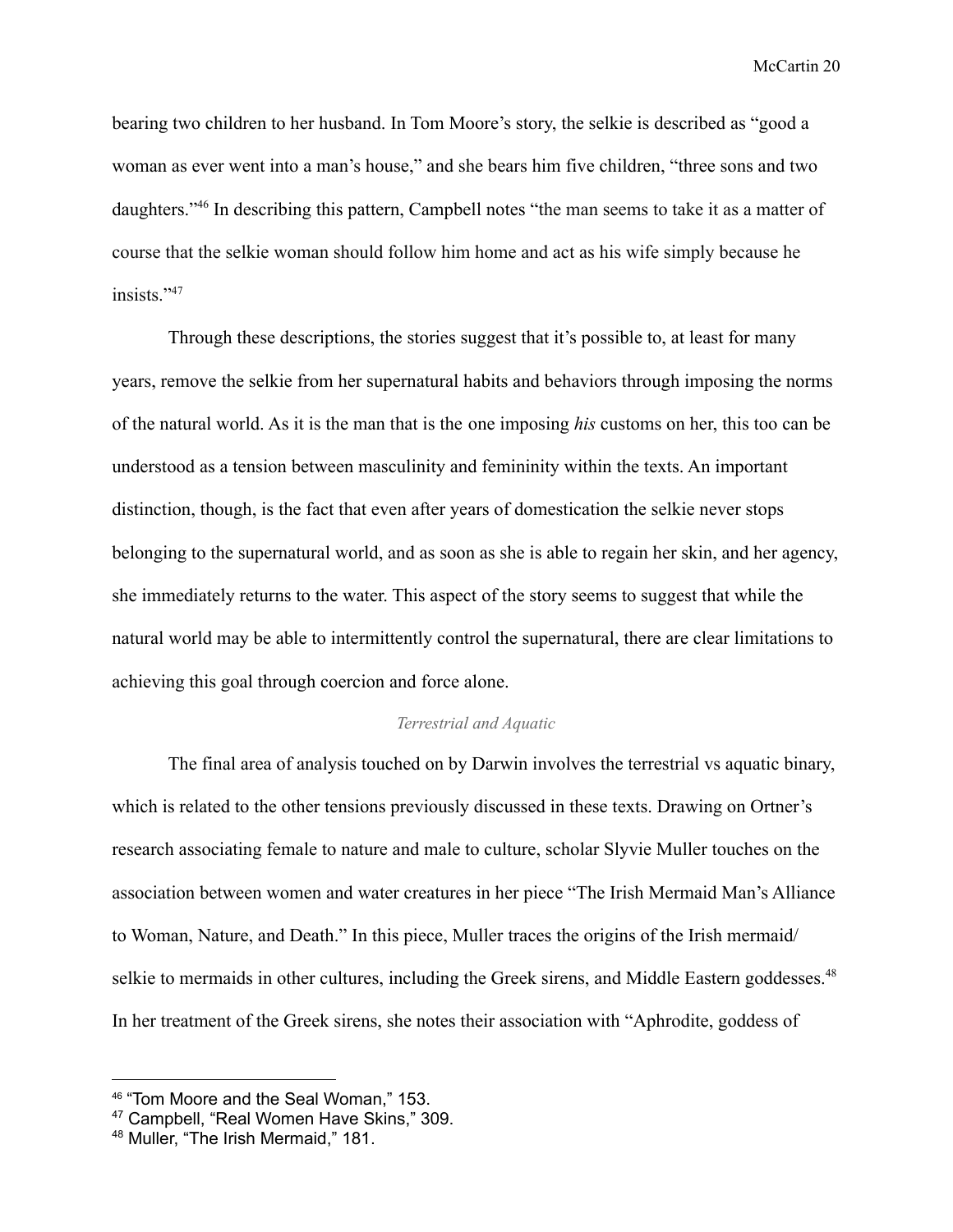vegetation, fertility, and love," and also "with water and flowers."<sup>49</sup> Diving deeper into this association, Muller also explains the connection between these feminine creatures and the sea, explaining that "these goddesses sponsored forms of 'sacred marriage' and sacred prostitution that were supposed to stimulate fertility: by *imaginative magic*, in engorging the sexual organs with *water.*"<sup>50</sup>

Though the selkies in these texts are not described as prostitutes or even overtly sexual creatures, most include comments about the impossible beauty of the woman. "The Shannon Mermaid'' is described as "the beautifullest woman ever you'd see'd, with the golden hair and fair skin of her,"<sup>51</sup> while the two silkies in "The Silkie Wife," are described simply as "beautiful."<sup>52</sup> In "Tom Moore and the Seal Woman," the moment Tom sees the selkie he thinks "he saw the finest woman ever seen in that part of the kingdom," pointing to the almost impossible beauty of the selkie, and later he reflects on how she looked "passing her shapely fingers through her bewitching ringlets".<sup>53</sup> So, while Mueller is discussing the Greek "mermaids" specifically as being the ones associated with sexual fertility through water, her research points to a cross-cultural and lasting association between beautiful female creatures and water.

Jessica Campbell too touches on the significance of supernatural women being associated with water, though she expands her scope to also comment on female creatures associated with the sky. In commenting on both, she attributes "the prevalence of sea creatures and birds in animal bride tales to the fact that those species are representatives of the sea and sky—realms crucial to human survival but unsuitable for human dwelling and resistant to human manipulation," and further she goes on to add that "[t]o possess a creature of the sea or sky,

<sup>49</sup> Ibid., 180-1.

<sup>50</sup> Ibid., 181.

<sup>51</sup> "The Shannon Mermaid," 478.

<sup>52</sup> "The Silkie Wife," 123.

<sup>53</sup> "Tom Moore and the Seal Woman," 151.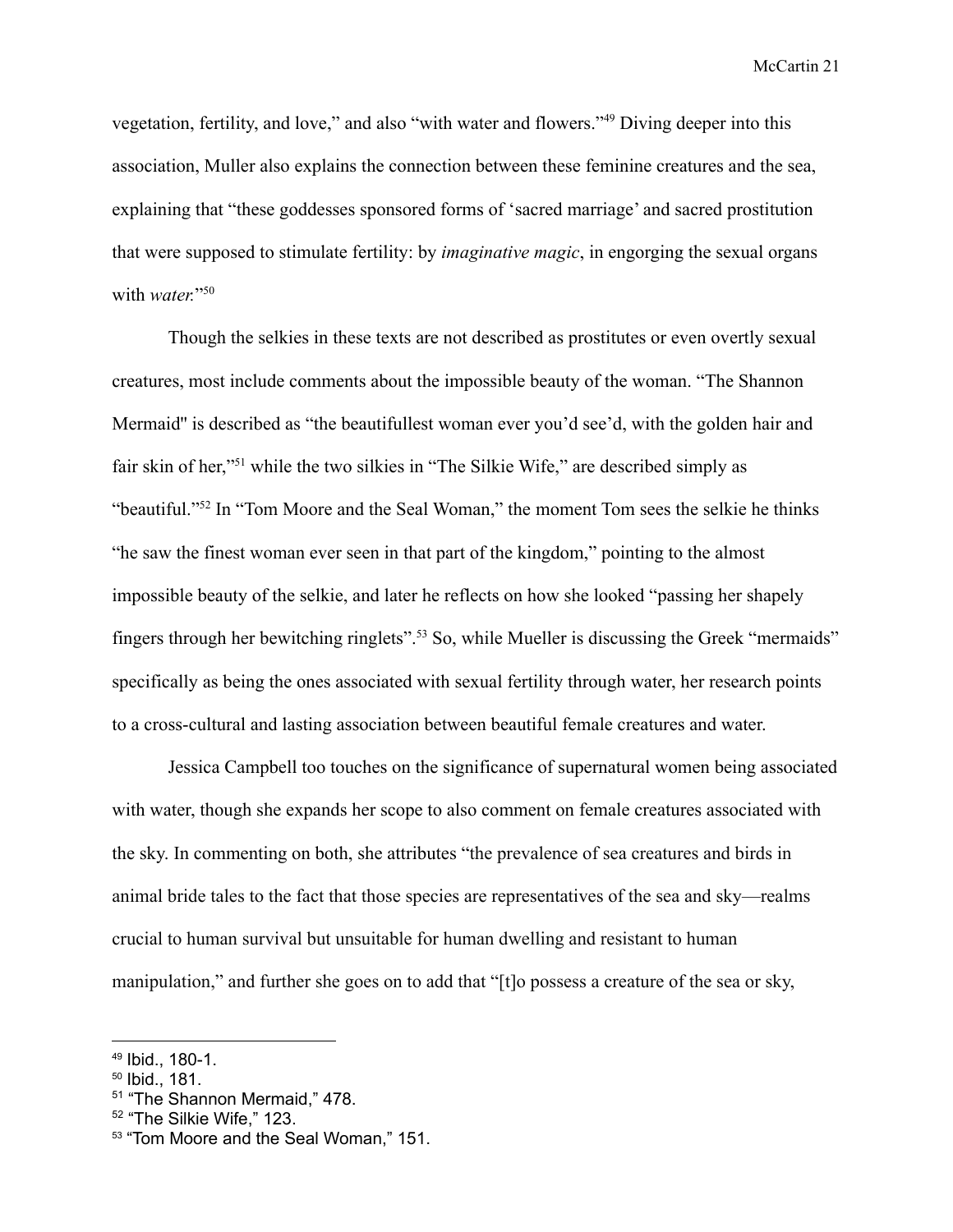however briefly, is to taste an otherwise inaccessible sovereignty."<sup>54</sup> In this way, the connections between the realms of the creatures and the gender of their inhabitants is heightened, as the male character, dependent on the terrestrial plane, is even further removed from the female selkie who belongs on the aquatic plane.

This point too is exemplified by "Tom Moore and the Seal Woman," specifically the moment he first sees the selkie. While Tom watches the sleeping selkie from the land, he worries about what will happen to her when the tide comes in, and he shouts "Wake up!... if the tide comes 'twill drown you."<sup>55</sup> Ignorant to her position as a creature of the aquatic plane, Tom's concerns are unfounded, prompting the selkie to raise her head and laugh at his suggestion. It is only the next day, after "Tom spent the day cursing himself for not taking the woman from the rock when it was God that sent her to him," that he returns to take her from the water.<sup>56</sup> What is important about this fact, that he waited a full day, is that when Tom sees her in the same spot the next day, he already knows the tide will not drown her. Though the aquatic plane is hostile to him, for the selkie it will do no harm— despite this, he snatches her seal skin and forces her onto the terrestrial plane. The male character, by possessing a "creature of the sea or sky," has succeeded in dominating a realm that should be inaccessible to him, just how he does so by forcing the selkie into any and all of these binaries.

In "The Kerry Mermaid" too, the tale makes it clear that the ocean is hostile to the human characters, who belong on land. The path that the fishermen take home at dawn, where Donal meets his selkie, is described as "a short, narrow, rocky path between a tall cliff, and at high water this path was impassable," further, the audience is told "many a life was sacrificed in crossing this short but dangerous path."<sup>57</sup> It is on this path, which has been described as being so

<sup>54</sup>Campbell, "Real Women Have Skins," 308.

<sup>55</sup> "Tom Moore and the Seal Woman," 151.

<sup>56</sup> Ibid., 152.

<sup>57</sup>O'Reilly, "The Kerry Mermaid," 479.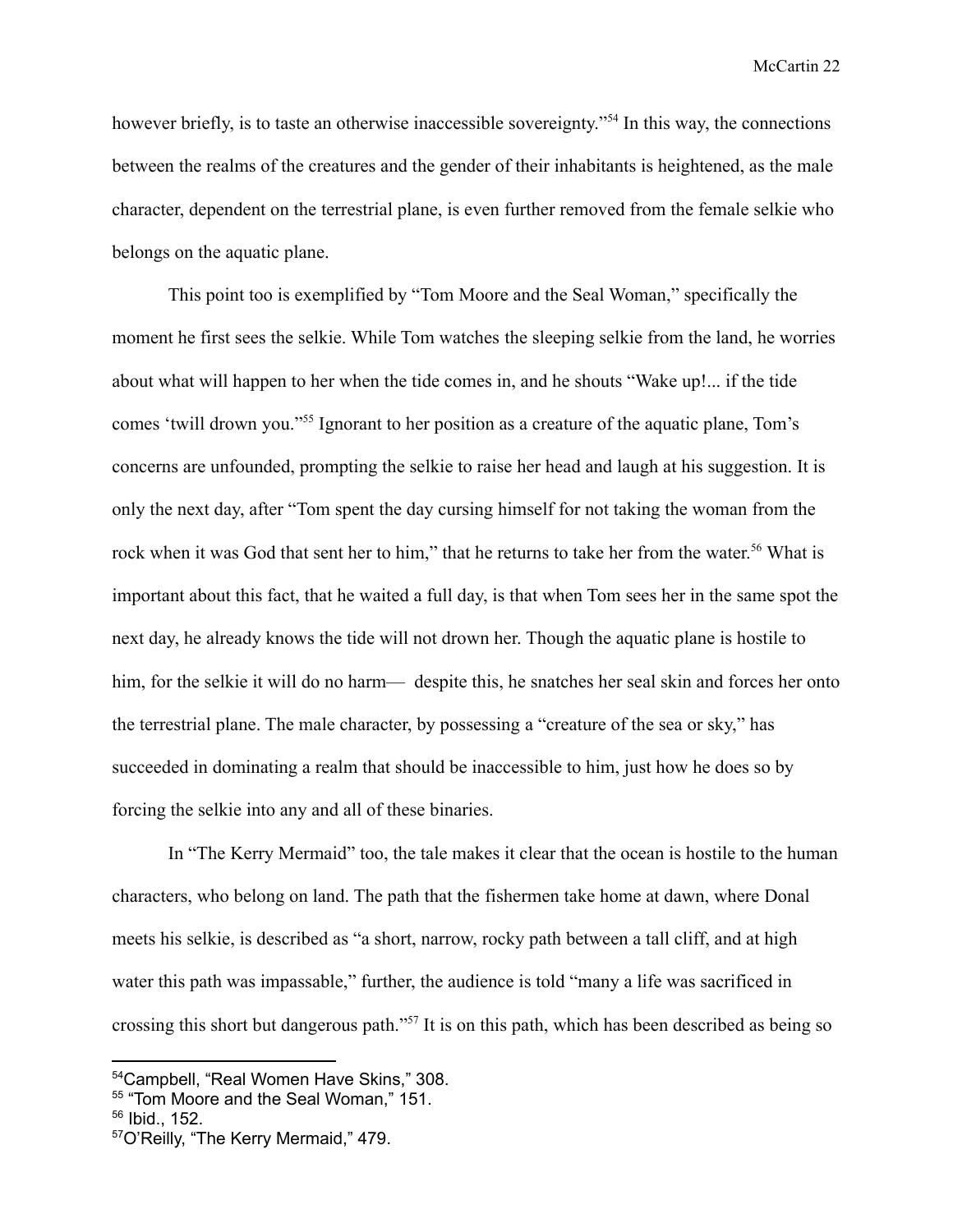treacherous, that Donal and his men encounter the selkie, who appears unbothered by any sort of danger, as she is "seated on a rock… adjusting her tresses." As soon as Donal sees the woman in this place with such a demeanor, he is cued into the fact that she is a selkie, and snatches her cloak right up. Despite the selkie's threats to "send a mighty wave against the cliff that would overwhelm them and sweep them into the depths of the ocean," "this threat did not in the least alarm Donal, for he had often heard that a mermaid had no more power than any other woman after having parted with her mysterious mantle."<sup>58</sup>By taking possession of a sea creature here, Donal has not only succeeded in domesticating the selkie, but also the threat of the ocean (at least for the time being); to use Campbell's language, he has "taste[d] an otherwise inaccessible sovereignty."<sup>59</sup> On her own, the selkie is able to exist in both the female aquatic realm and the male terrestrial realm, but when the man imposes his masculinity and customs on her, she loses that agency.

We argue that the association between these feminine creatures and the aquatic is further developed by the associations between femininity and liminality too. As discussed in the previous section, liminality is associated with states of transition and flux— no better exemplified than by the ocean and shoreline. As the selkies are almost always first spotted and captured on the shoreline, there is a clear connection between the selkies, the shoreline, and liminality.

In *The Kerry Mermaid*, this sense of liminality is heighted as the setting is described as "dark, but not too dark for the men to discern that the tide was receding," and the selkie is spotted "seated on a rock" at the edge of said receding shoreline.<sup>60</sup> Not only is the selkie situated in a liminal position on the shoreline, she is also occupying that position as the sun comes up at

<sup>58</sup> Ibid., 480.

<sup>59</sup> Campbell, "Real Women Have Skins," 308.

<sup>60</sup> O'Reilly, "The Kerry Mermaid," 480-1.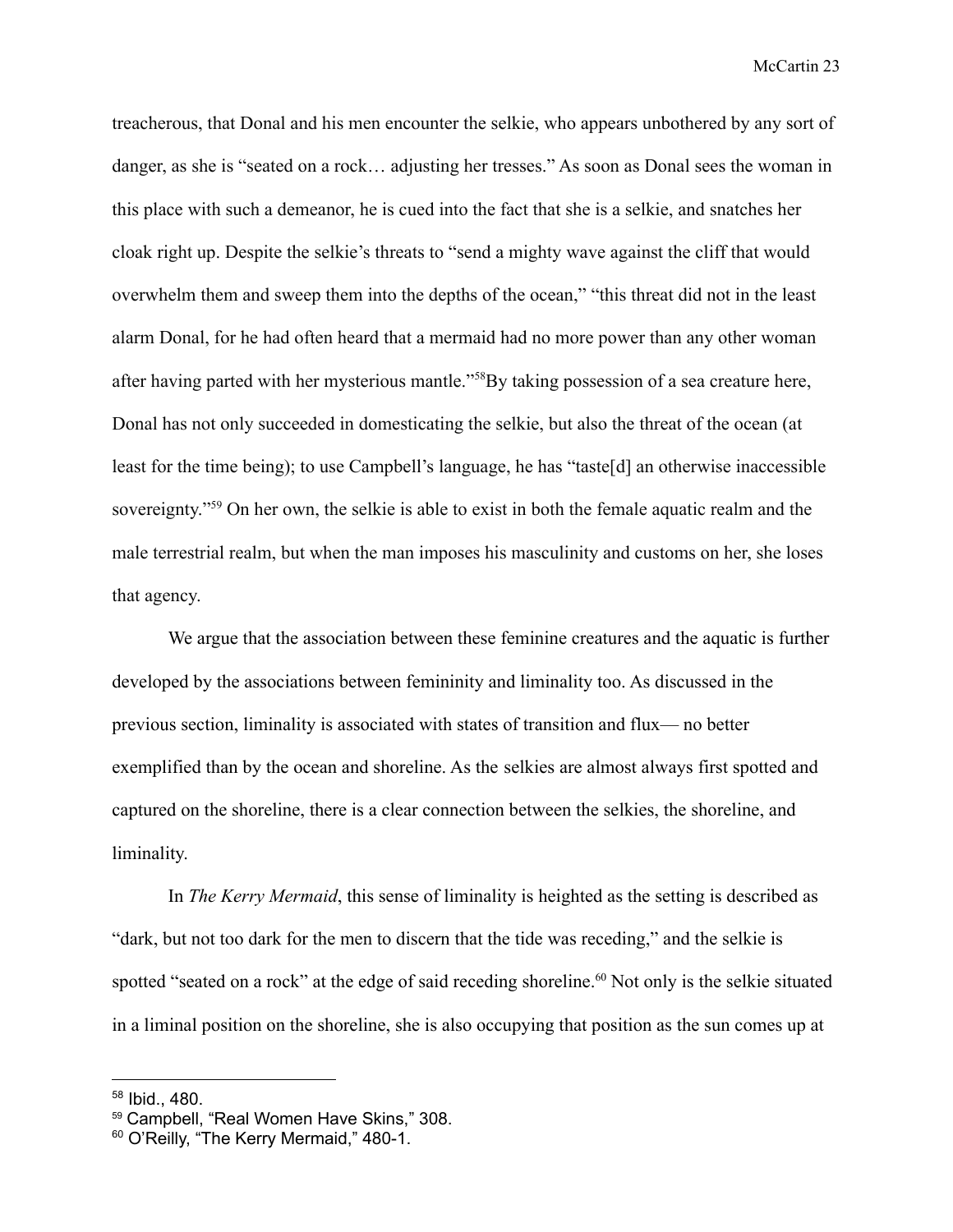the break of day— as "a tinge of gray faintly illuminating the mottled clouds in the eastern sky was heralding the approach of dawn."<sup>61</sup>The sky is neither light nor dark, the time is neither morning nor night, and this imagery furthers the liminality of the setting. Later in the tale, as Donal reflects back on his fascination with the selkie, it is mentioned that "Donal first became enamoured of her when he saw her seated on that rock beneath the cliffs at early dawn," continuing to draw on those themes of liminality even after the marriage.<sup>62</sup> Even after she has been forced onto the terrestrial plane, Donal remembers her as a liminal creature. Similarly in "The Silkie Wife," the fisherman spots the selkie similarly at "a ridge of rock… sheltered by rocks on the landward side."<sup>63</sup> Here too, the selkie is on a rocky shoreline abutting the ocean. Finally in "Tom Moore and the Seal Woman," "he saw the finest woman ever seen in that part of the kingdom, sitting on a rock, fast asleep."<sup>64</sup> In "Tom Moore," the selkie is in such a liminal position that the tide eventually sweeps her away the first time she is noticed by Tom Moore.

In all of these three early texts, the selkie is situated as a liminal creature occupying a liminal space: the shoreline, which Brady Hammond asserts "has long been associated with tropes of liminality with land a stable foundation and the ocean a fluid unknown."<sup>65</sup> This brings us back to our discussion of masculinity and femininity. Taking Hammond's assertion that the shoreline is associated with liminality, while the land has been associated with stability, we can observe how femininity is associated with the shoreline, and masculinity is associated with the earth, or to use Darwin's language, the aquatic and terrestrial. The selkie is a shapeshifter who is ill-suited to binaries and stability, while the human husband is a fisherman who depends on the stability of solid land. Her liminality is connected to all of her other attributes, including her

<sup>&</sup>lt;sup>61</sup> Ibid., 479.

<sup>62</sup> Ibid., 181.

<sup>63</sup> "The Silkie Wife," 123.

<sup>64</sup> "Tom Moore and the Seal Woman,"151.

<sup>65</sup> Brady Hammond, ""The Shoreline in the Sea: Liminal Spaces in the Films of James Cameron," *Continuum: Journal of Media & Cultural Studies 27*, no. 5 (2013): accessed March 29, 2021, doi:10.1080/10304312.2013.824864, 690.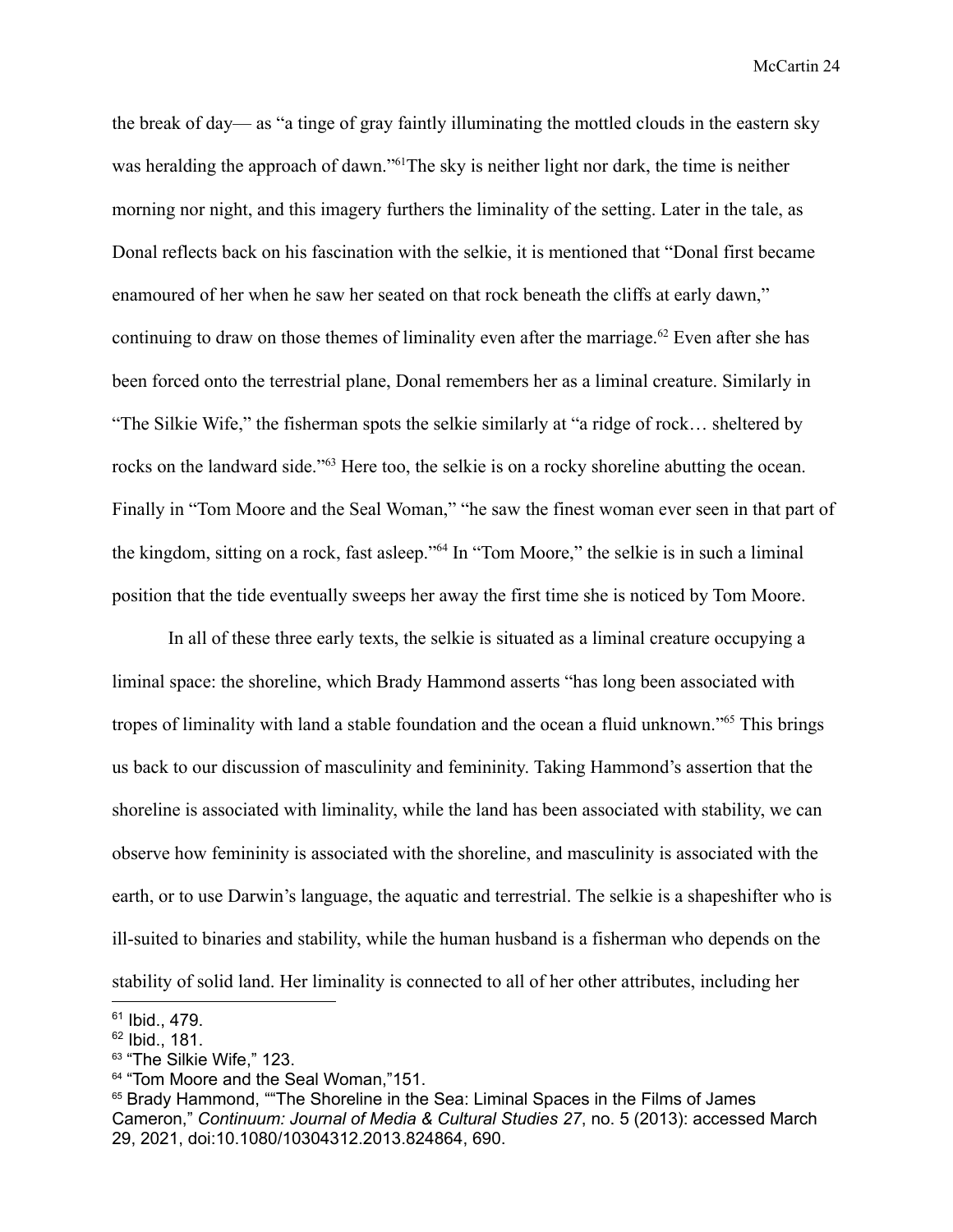femininity, while the human husband is solidly and unwaveringly a creature of land. As Hammond puts it, "the shoreline is this a place where the unknown ocean meets well-defined land to create a liminal space which is constant, yet at the same time ephemeral," or in this case, where the otherworldly selkie woman meets the earthly human man.<sup>66</sup>

## *Additional Analysis: Transfer of Possession of the Sealskin*

Other points of interest within these texts that are not addressed by Darwin may look at the transfer of possession of the selkie's cloak, and how that is connected to the gender of the possessor. In these early texts, the story begins with the selkie squarely in possession of her skin. If the selkie has taken off her skin, it is with the idea in mind that it is wholly and completely a piece of her being, and she is "free and at ease in the world of nature."<sup>67</sup> When the skin is taken from her by the male characters, the language used is aggressive. In "The Shannon Mermaid," the fisherman "crept up behind her when she was not knowing it, and caught her by her two shoulders."<sup>68</sup> Here, the selkie is "caught," the same language one may use to discuss catching a fish or other animal. The action is deliberate, and it is carried out by a man. In "The Kerry Mermaid," the selkie scrambles to get away, allowing Donal to "seize" her cloak and hold it "firmly in his grasp."<sup>69</sup> Again, the language is combative, as Donal has deliberately taken something from her, and done so with force. Tom Moore, too, takes the cloak by force, taking it from her head and announcing his intention to trap her with it. In "The Silkie Wife," the initial seizure of the cloak is slightly different than in the other three, as the fisherman begins by taking the sealskin to "examine it."<sup>70</sup> However, though the fisherman may not have instantly picked it up for himself to have, the audience is told "the women, catching sight of him, screamed out, and

68 "The Shannon Mermaid," 478.

<sup>66</sup>Hammond, "The Shoreline in the Sea," 690.

<sup>67</sup>McEntire, "Supernatural Beings in the Far North," 134.

<sup>69</sup>O'Reilly, "The Kerry Mermaid," 480.

<sup>&</sup>lt;sup>70</sup>"The Silkie Wife," 123.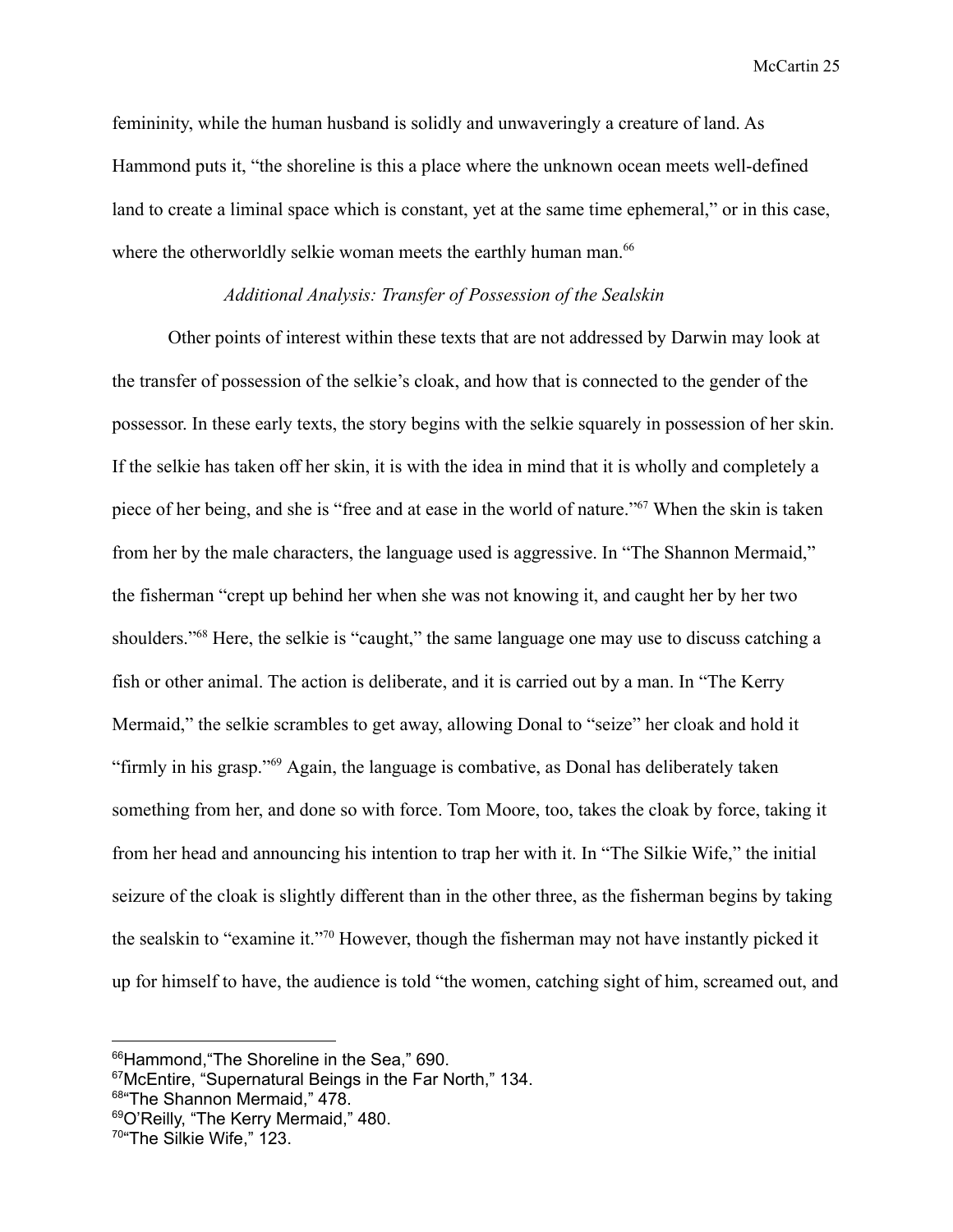ran to get possession of the skins."<sup>71</sup> Despite the fact that the selkie "begged the fisher to restore her property," "he wanted a wife, and would not throw away the chance."<sup>72</sup> Here too, the transfer of possession from the selkie to the human man becomes forceful and deliberate.

Alternatively, when the possession of the sealskin transfers back to the selkie, the tone and language of the situation is very different. In none of these four early texts are the selkies ever described as actively looking for their cloaks, rather they eventually regain their skins through a mixture of chance and carelessness on the parts of their husbands. While the exact way in which the selkie finds her sealskin differs in each account, none of these four involve force. Especially when compared to how aggressively the selkie skins are taken from the women, the coincidental tone that dominates the moment they regain them further highlights the tension between masculinity and femininity: while the men take what they want with violence, the women bide their time, knowing they will eventually find the skin again.

In "The Shannon Mermaid," the selkie finds her cloak "when the man came in looking for the net, and he began to throw things about on the shelf looking for it."<sup>73</sup> In his frenzy to find his fishing net, the man is distracted, and does not exercise care to keep the sealskin hidden. "Well," the narrator says, "he threw down an old sack out of the way of him, and with it sure the covering fell down," which allows the selkie to quickly capitalize on this moment of carelessness and regain control over her life.<sup>74</sup> Unlike when the skin is first taken by the man, there is no struggle between the pair. Also, despite years of marriage and parenting, seven years in the case of "The Shannon Mermaid," the selkie's departure is as abrupt as her capture: "She put the child to stand with the chair, went and took the covering and out of the door with it before the man had

<sup>71</sup> Ibid.

 $72$  Ibid.

<sup>&</sup>lt;sup>73</sup> "The Shannon Mermaid," 479.

<sup>74</sup> Ibid.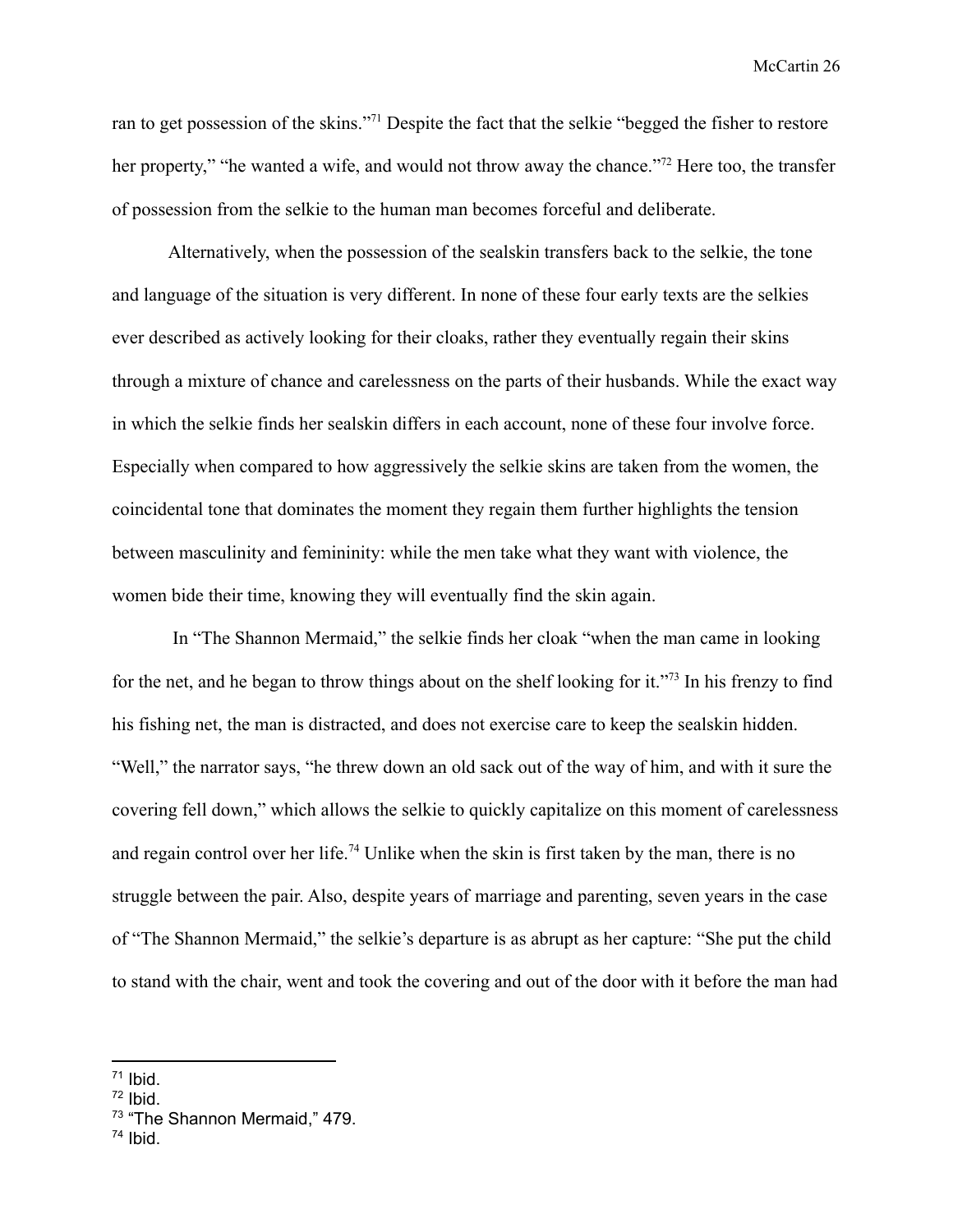time to get down and stop her… with a laugh as never you heard."<sup>75</sup> Unlike when her skin is taken from her, the selkie does not need to use force to take her skin back. Instead, the skin is presented to her by the carelessness of the human man, and she is able to reclaim what is hers without struggle.

Similarly, in "The Kerry Mermaid," the selkie finds her skin too through carelessness on the part of her husband. The audience is told that after thirty years of marriage, Donal and the selkie's family has grown very wealthy, and thus decided to move to the city. It is during this move that the selkie finds her skin. This moment is notable for several reasons, one of which being the specific proposed change in location for the family. The family is meant to move from the coastal fishing town, which, just as in *Song of the Sea*, exemplifies rural Ireland, to a "fine residence in the capital city of the province," which exemplifies the industrial, "civilized" Ireland.<sup>76</sup> This move would be further removing the selkie from her connection to the "wildness" side of the "civilization vs wildness" dichotomy. Secondly, moving family homes is a transition in and of itself, which can be looked at as a liminal time, as the family is moving from one place to another. When the selkie finds her skin, "the heavy-laden wagons were ready to proceed to the city," and "the family were seated in their coaches ready for the journey."<sup>77</sup> This imagery sets a liminal tone, as the family is literally in the process of transitioning from one home to another.

Right before the family leaves however, the narrator mentions that "the mother alighted from her coach and returned to the house presumably for something she had forgotten, or perhaps to take another look at the interior of the home."<sup>78</sup> What the narrator does not do, is directly say that the selkie returns inside to look for her skin. Nevertheless, the selkie returns to the old home, which is described as "empty of everything worth removing" and finds an old

<sup>75</sup> Ibid.

<sup>76</sup> O'Reilly, "The Kerry Mermaid," 482.

<sup>77</sup> Ibid.

<sup>78</sup> Ibid.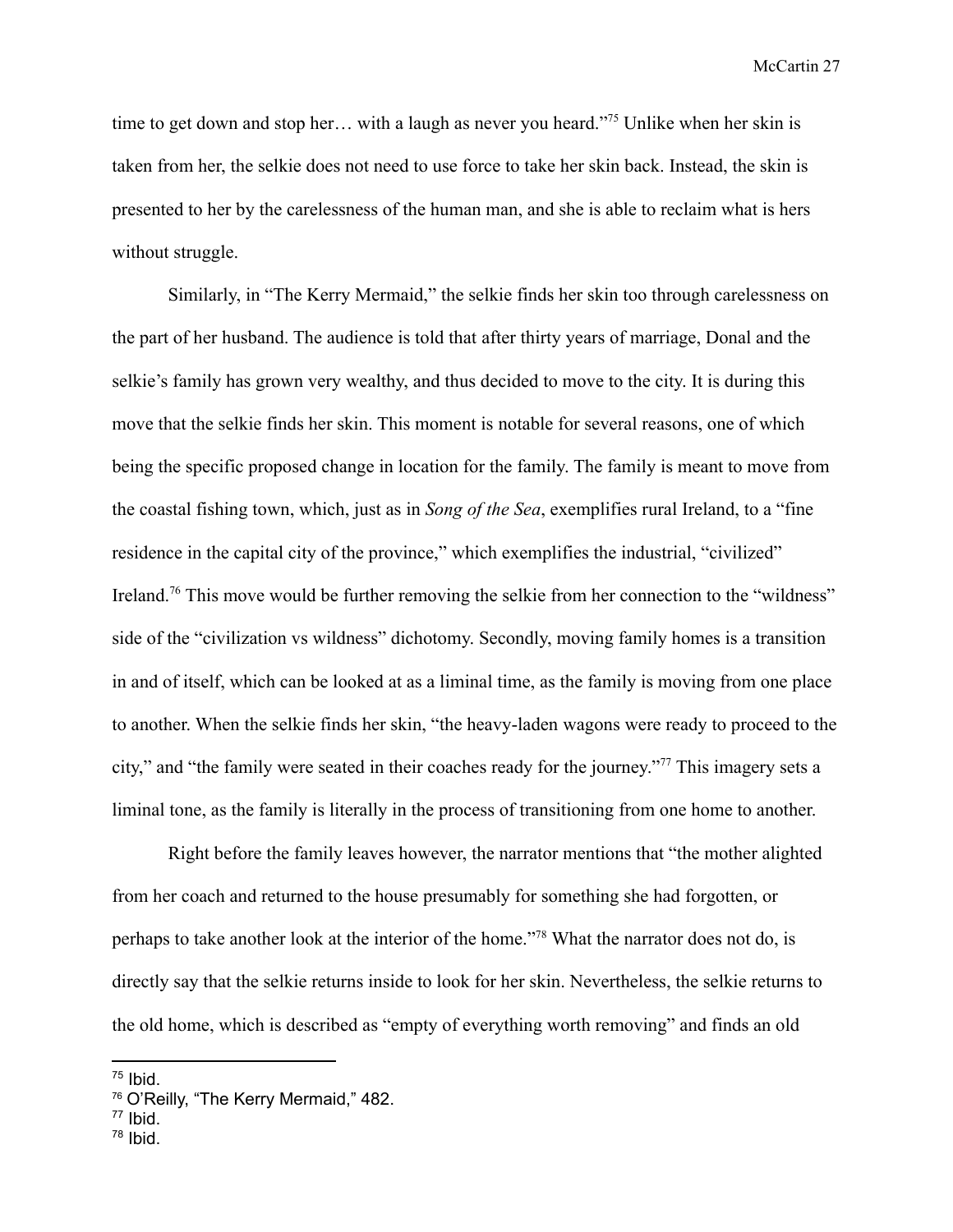broken trunk, with its "contents… scattered broadcast on the floor," including "an old dust-covered, well-worn garment."<sup>79</sup> Just as with "The Shannon Mermaid," due to a mixture of coincidence and carelessness on the part of the man, the selkie finds her skin, and "no sooner did she grasp it than she laughed so loudly her laugh was heard all over the village… and swifter than the velocity of the March winds she returned to her beloved Tirnanog on the blue rim of the western ocean."80

These examples from both "The Shannon Mermaid" and "The Kerry Mermaid" exemplify a sharp contrast between the behaviors of the selkie and the behaviors of the husband with respect to possession. Again, while the men use force to steal the skins, the female selkies do not. Rather, as women stripped of agency, they are resigned to wait for a moment in which the man lets his guard down, and through carelessness allows her to retake what is hers. By tossing the selkie's skin down right in front of her, the man in "The Shannon Mermaid," demonstrates this carelessness, while Donal leaving the skin in a pile of rubbish at the old house is possibly even more careless. The narrator of "The Kerry Mermaid" hints at this point too, noting "if Donal had forgotten the magic mantle, not so had the mermaid," which is a fitting description of the end of this motif. As the human men in these texts spend more and more time with the selkie brides, and continue to impose their masculine tendencies on them, they begin to see the selkie as far too human, civilized, natural and terrestrial than she really is. The selkie however, always painfully aware of her position as only half of herself, never stops longing to regain agency over her form, even if she does not actively seek out the sealskin. This seems to remind the audience of Campbell's point about the allure of "possessing" a creature of the sea, that it is to briefly

<sup>79</sup> Ibid.

<sup>&</sup>lt;sup>80</sup> Ibid.

Note: "Tirnanog" is one of the Celtic names for the "otherworld."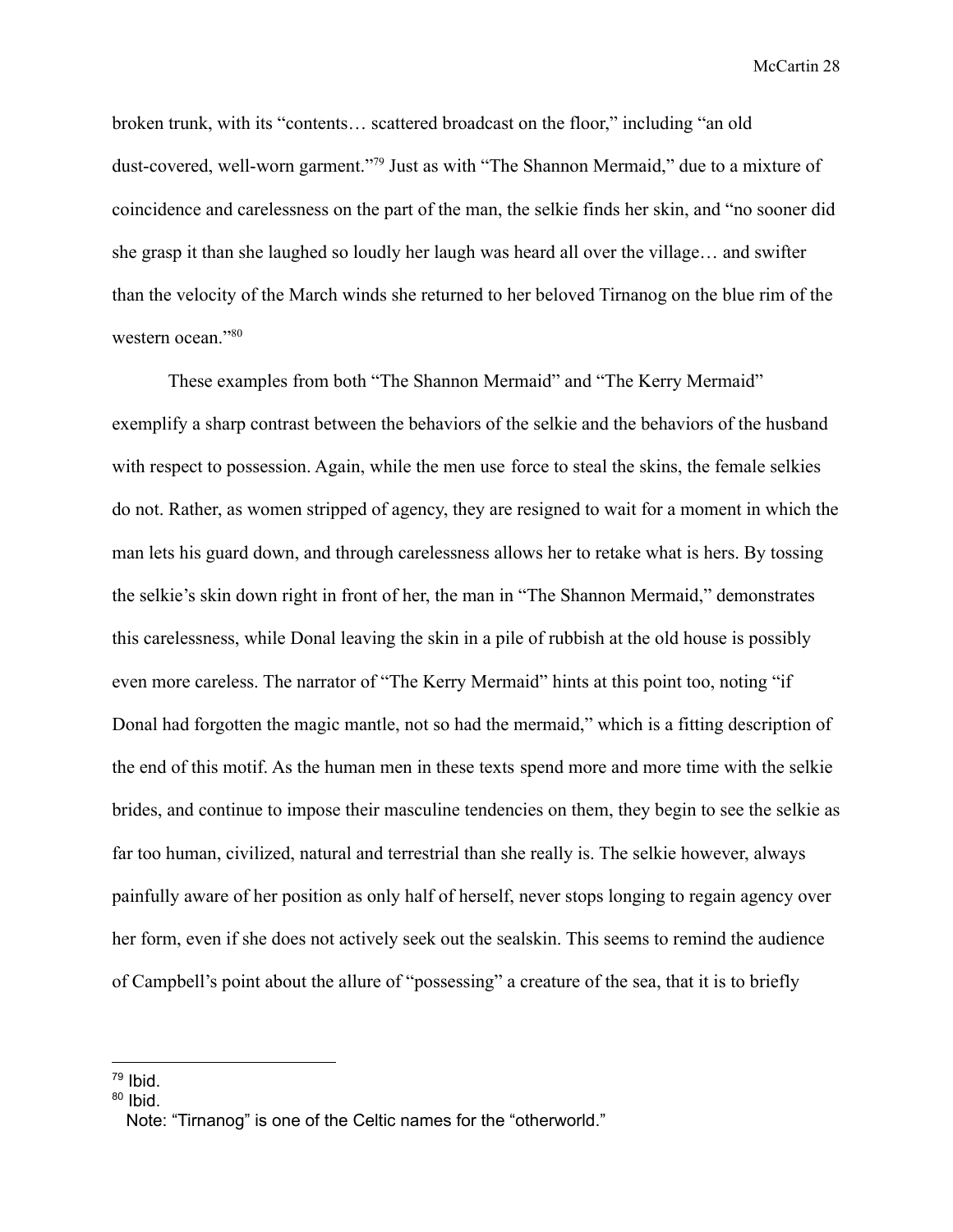"taste an otherwise inaccessible sovereignty," as the selkie always must return to the sea.<sup>81</sup> Just as nature will overtake civilization when civilization is not maintained, the feminine side of the selkie is able to overtake the masculine imposition of the husband when he does not remain vigilant.

# *A.A: The Children Left Behind*

Another way of looking at the moment when these selkies regain their skin is to look at what happens with the selkie children afterwards. To do so, we look back to McIntire's third assertion about selkies, namely that they are "capable of both compassion and revenge." Though the selkie brides are described as dutiful wives and mothers during their time in captivity, they have no qualms about returning to the sea once they regain the sealskin. The "revenge" of the selkie, as discussed previously, is then understood as this decision to abandon her family after years of marriage, however this paper seeks to challenge that characterization.

Award-winning author Sofia Samatar's 2013 short story *Selkie Stories are For Losers*, has a particular emphasis on the idea of selkie revenge, as it follows the experience of a selkie's daughter who has been left behind. The story jumps between descriptions of the narrator's life and work in a restaurant with her friend Mona, and her memories of her mother, in an episodic style. Unlike the traditional selkie stories, which take place in Ireland and focus on the relationship between husband and selkie, this tale takes place somewhere in the United States, with little mention of the relationship between the narrator's parents. What is made clear in this text is the narrator's dislike for selkie stories, not only by the bold title "Selkie Stories are for Losers," but also by the first line of the story, which reads "I hate selkie stories. They're always about how you went up to the attic to look for a book, and you found a disgusting old coat and

<sup>81</sup> Campbell, "Real Women Have Skins," 308.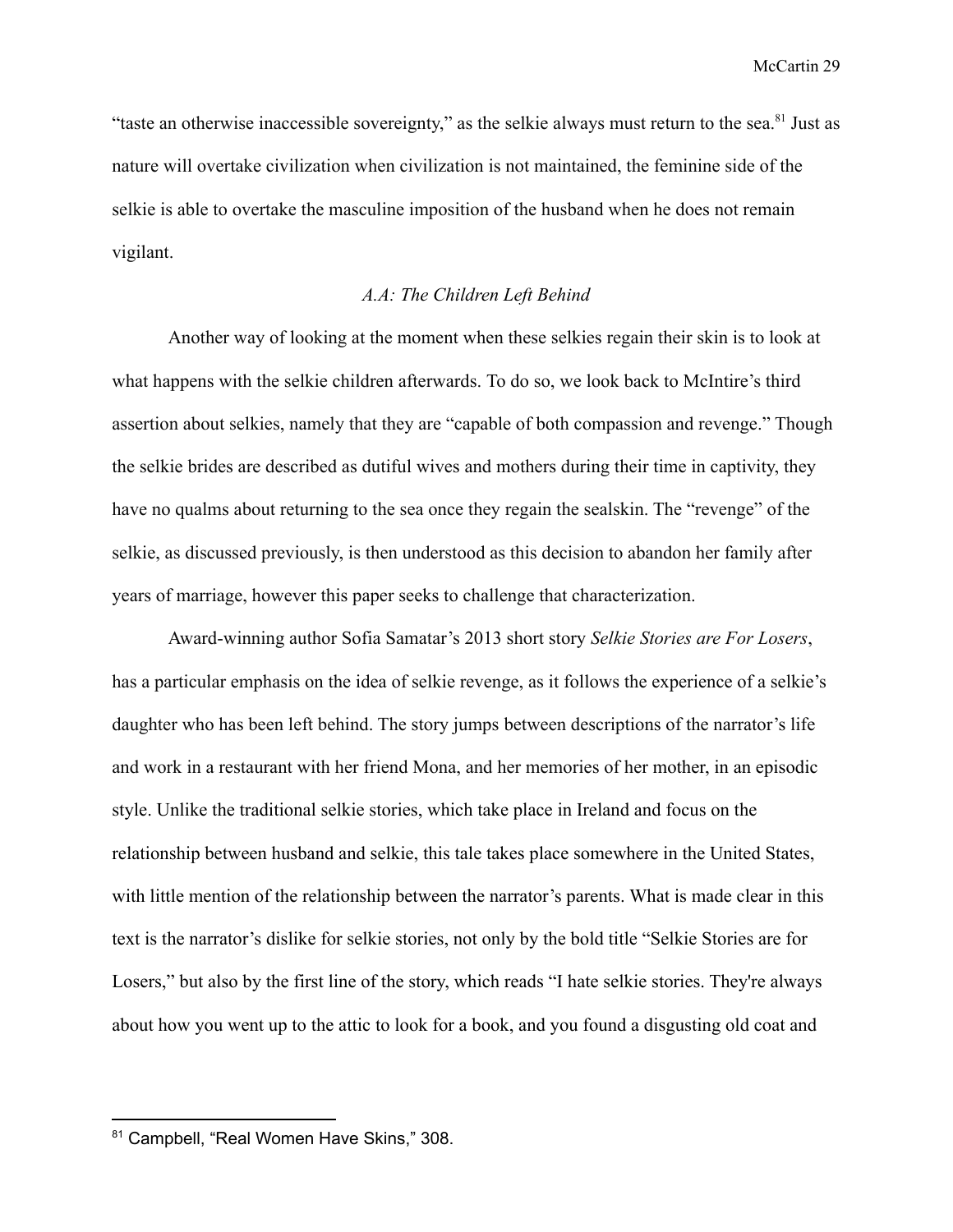brought it downstairs between finger and thumb and said 'What's this?', and you never saw your mom again."82

While we can certainly appreciate the idea of reducing a selkie story down to its essential points, this story seems to identify that essential point as the selkie's abrupt departure, rather than her violent capture. Samatar's narrator seems to cling to the idea that selkies leave their families as an act of selfish revenge, and continues to insert stories about heartbroken men and missing selkies throughout the narrative, while simultaneously condemning the stories themselves. When her friend Mona makes a comment about "her" selkie stories, she contrasts her disdain for those myths with her appreciation of another folktale, *Beauty and the Beast*, "which," as the narrator explains, "is a really decent story about an animal who gets turned into a human and stays that way, the way it's supposed to be."<sup>83</sup> What is interesting here is that the selkie's daughter seems to gloss over the specifics of being "turned into a human," in order to vilify the selkie wife for choosing to leave. In the traditional tales, the selkie mother is not turned into a human, so much as she is trapped in the human half of her binary.

Later in the story the narrator recalls another selkie story, in which a selkie's daughter points out the skin to her mother. The narrator does not share this story with Mona, though her internal commentary on the story make her opinions on the selkie clear: "She doesn't think about how the little girl is going to miss her, or how if she's been breathing air all this time she can surely keep it up a little longer. She just throws on the skin and jumps into the sea."<sup>84</sup> In another section the narrator remembers a story in which a selkie finds her skin after the husband drops it. The husband runs to the selkie to stop her from leaving, and "even kissed her even though she was already a seal," but according to the narrator "[i]n selkie stories, kissing never solves

<sup>82</sup> Sofia Samatar, "Selkie Stories are for Losers," *Strange Horizons*, 7 January 2013, http://strangehorizons.com/fiction/selkie-stories-are-for-losers/.

<sup>&</sup>lt;sup>83</sup> Ibid.

<sup>&</sup>lt;sup>84</sup> Ibid.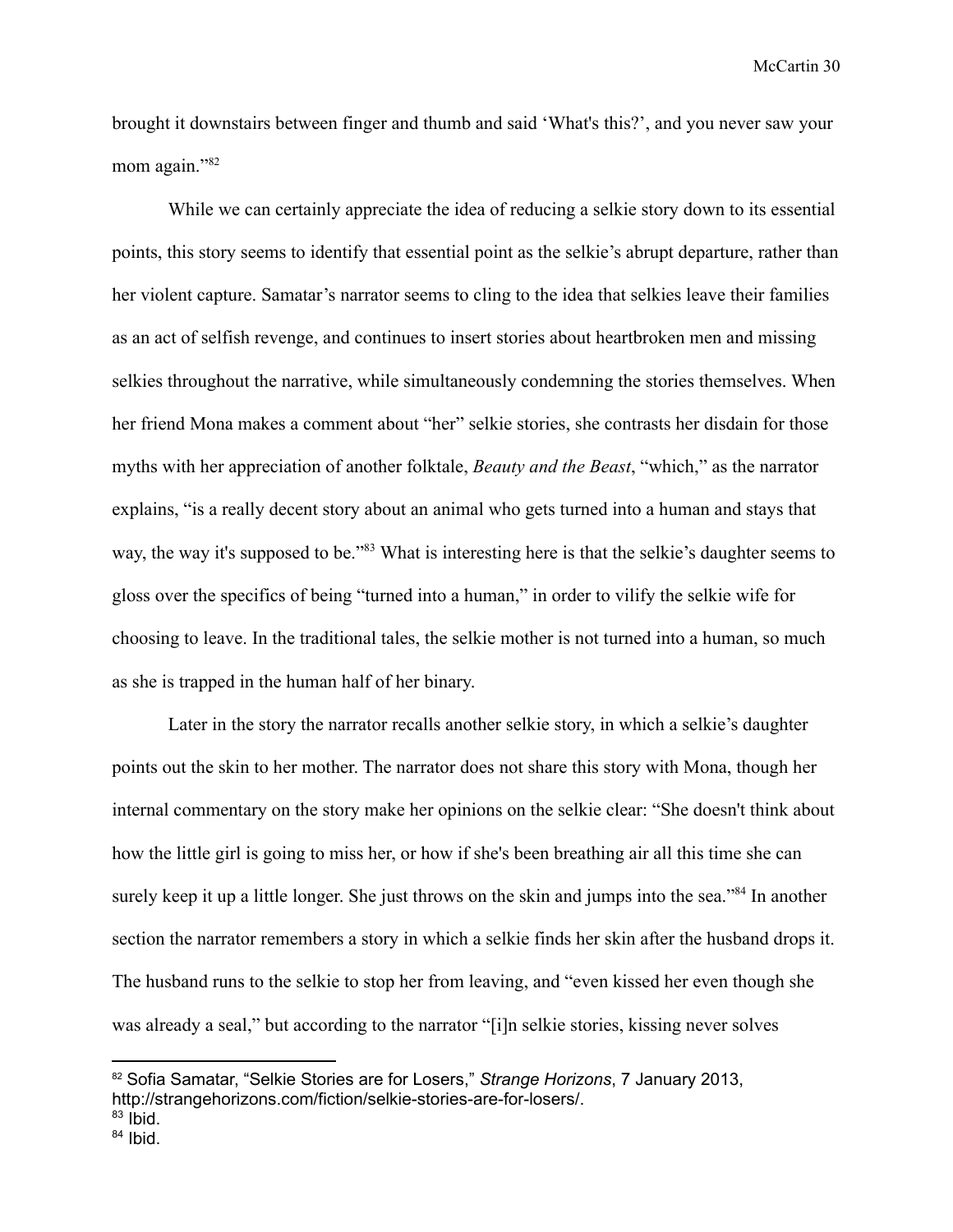anything. No transformation happens because of a kiss. No one loves you just because you love them. What kind of fairy tale is that?"<sup>85</sup>Again, Samatar's narrator is reducing the plight of the selkie to a singular event, and thus ignoring the very nature of the selkie herself. In selkie tales, the narrator is right, "no transformation happens because of a kiss," instead, the transformations happen due to the violent and careless actions of men.

In addition to the short selkie stories nestled into the narrative, the narrator also recalls memories of her mother, and how she left. Though the memories are disjointed, the narrator describes her mother squarely within the selkie motif, "you might suspect my dad picked my mom up in Norway, where they have seals," she muses, "[h]e didn't though. He met her at the pool."<sup>86</sup> When thinking about her mother's family, the narrator too remembers "I asked her once if she had any, and she said they were 'no kind of people.'At the time I thought she meant they were druggies or murderers, maybe in prison somewhere. Now I wish that was true."<sup>87</sup> Further, the narrator recalls her mother used to swim each morning at the pool, she described her bathing suit as "a thin gray rag," clearly drawing on traditional imagery of the gray sealskin possessed by the selkies.<sup>88</sup> Even down to the selkie's departure, the narrator continues to work in the confines of the motif, as she describes accidentally finding her mother's coat in the attic herself. Just as in the traditional selkie tales, once the selkie regains her coat, the departure is abrupt, and while the selkie in this story does not plunge into the sea, the narrator recalls her mother donning the coat and walking out the kitchen door. In closing, the narrator again reflects on her mother's decision to leave with disparagement: "My dad says Mom was an elemental, a sort of stranger, not of our

<sup>87</sup> Ibid.

<sup>&</sup>lt;sup>85</sup> Ibid.

<sup>&</sup>lt;sup>86</sup> Ibid.

<sup>&</sup>lt;sup>88</sup> Ibid.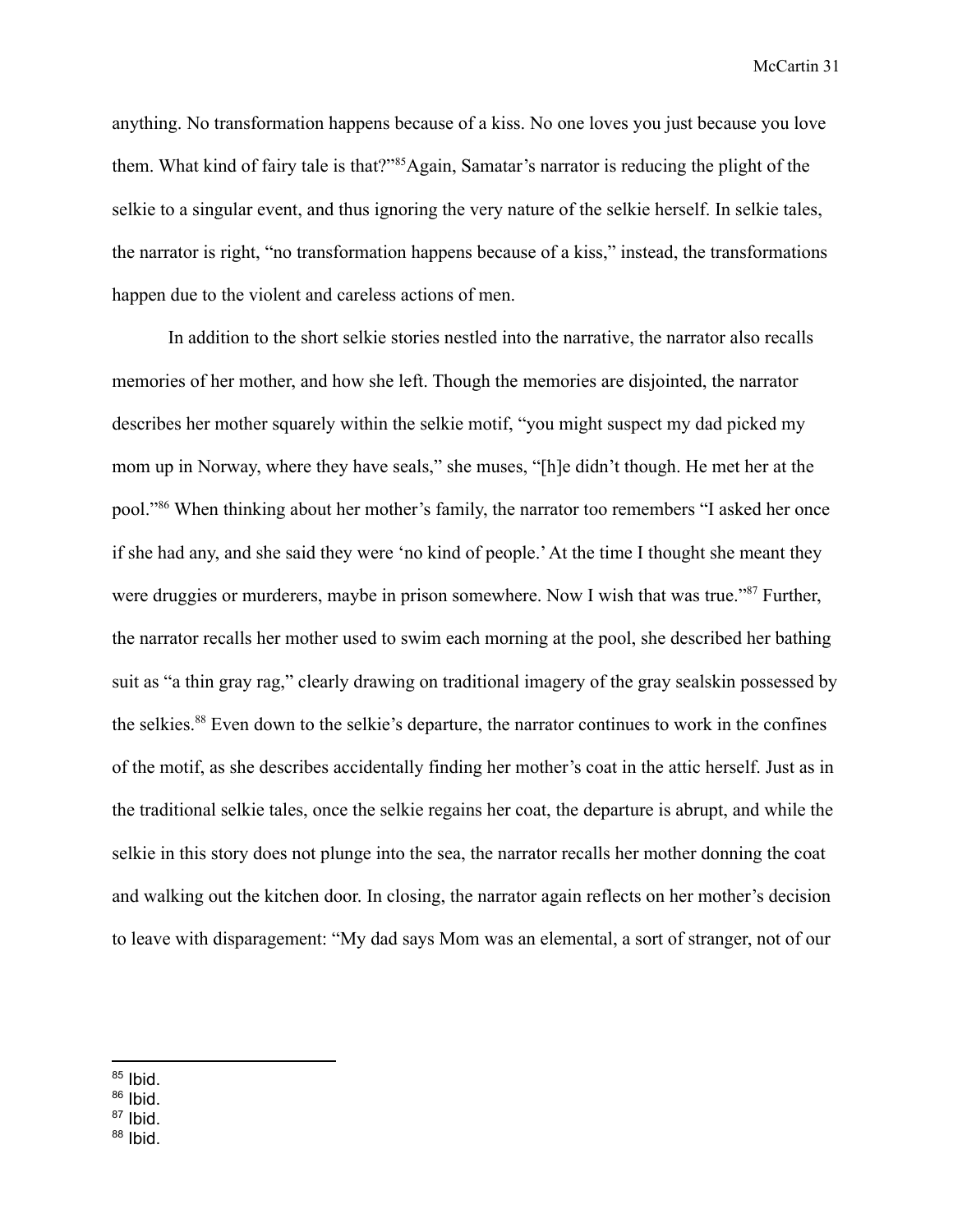kind. It wasn't my fault she left, it was because she couldn't learn to breathe on land. That's the worst story I've ever heard."<sup>89</sup>

While this story is interesting for its exploration of the experience of the child left behind by the selkie, it seems to essentialize the story in a misguided way. Rather than explore the anguish of being abandoned by a selkie through the narrator's feelings towards her father, who presumably was responsible for the selkie's inability to exist on land, the story chooses to vilify the selkie herself, while seemingly admitting to the inherent unsustainability of her time on land. While a reading of this story suggests the selkie truly is a vengeful creature, and expresses that vengeance by leaving her family, that interpretation largely ignores the tensions central to the selkie motif. Namely, that the selkie is never fully human, civilized, natural or terrestrial, rather she is forced into those binaries by the masculine impositions of her captor-husband.

Just as in the early selkie texts, the narrator in Samatar's story never mentions her mother actively searching for her "coat." Instead, in keeping with the selkie motif, the coat is revealed by chance, which certainly mitigates criticism of the selkie mother. It is unclear why the selkie's in these tales do not actively seek out their skins, though a potential reason could be their love for the children, whom they have to leave upon finding the sealskin. In her analysis of the selkie motif, McIntire suggests that "the reunion of the selkie with her skin marks the moment of departure for marital life and conforms her inherent 'otherness,'" and argues that "once a selkie reclaims her individuality, she will, and indeed *must* return to the sea and to her previous state of freedom and uncertainty."<sup>90</sup> This idea stands in stark contrast to the quote from Samatar's piece, in which the narrator suggests that "if she's been breathing air all this time, she can surely keep it up a little longer."<sup>91</sup> In the traditional selkie motif, which Samatar draws from extensively, the

<sup>&</sup>lt;sup>89</sup> Ibid.

<sup>90</sup> McIntire, "Supernatural Beings in the Far North," 136.

<sup>91</sup> Samatar, "Selkie Stories are for Losers."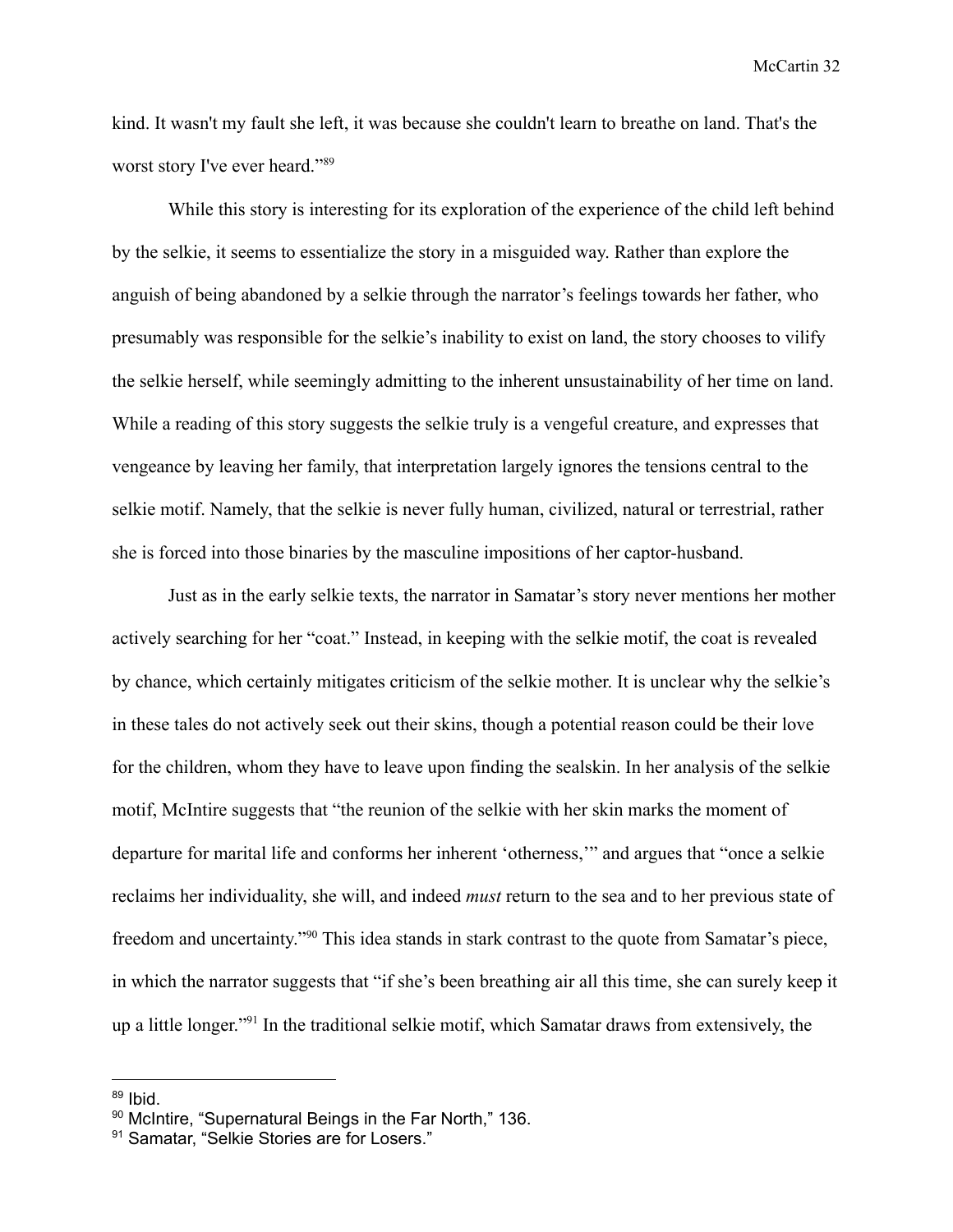selkie absolutely cannot "keep it up" any longer after she has found her cloak, as she is no longer able to live in the human half of her binary. On top of that, even though the selkie longs for her agency, freedom, and family, she does not actively attempt to leave her family, and it is only through chance and accident that she is able to leave.

Again, while the perspective is interesting in Samatar's work, the anguish felt by the daughter left behind is frustrating, as it seems that the villain in these stories should be the human man, and not the selkie wife. From analysis of the early selkie texts, the selkie's eventual return to the ocean is an integral part of the motif itself, and to return to Campbell's language, by "possessing" a creature from a realm so intangible to humans, a selkie story "dramatizes both the desire for such sovereignty and the impossibility of maintaining it."<sup>92</sup> Where Samatar's story focuses on the selkie's role in abandoning her family, the traditional motif constructs the marriage as unsustainable from the beginning— if anything faulting the human men with hubris enough to think their marriage will be different.

## *Conclusions*

Through an examination of the selkie motif and these specific selkie tales, we observe a litany of binaries central to the selkie story that all seem to boil down to the tension between masculinity and femininity. While these stories are part of an extensive canon of folklore and belief that includes elements of fantasy, magic, and imagination, the tension between masculinity and femininity is certainly a product of reality. What becomes especially interesting in these stories then, is their ability to express such a real and deep-rooted gender tension in relatively short, whimsical tales. While the selkie stories are interesting and delightful on their own, by identifying and commenting on this tension, we are able to use these stories not only to gain an understanding of gender relations in Ireland in the mid to late nineteenth century (during which

<sup>92</sup> Campbell, "Real Women Have Skins," 307.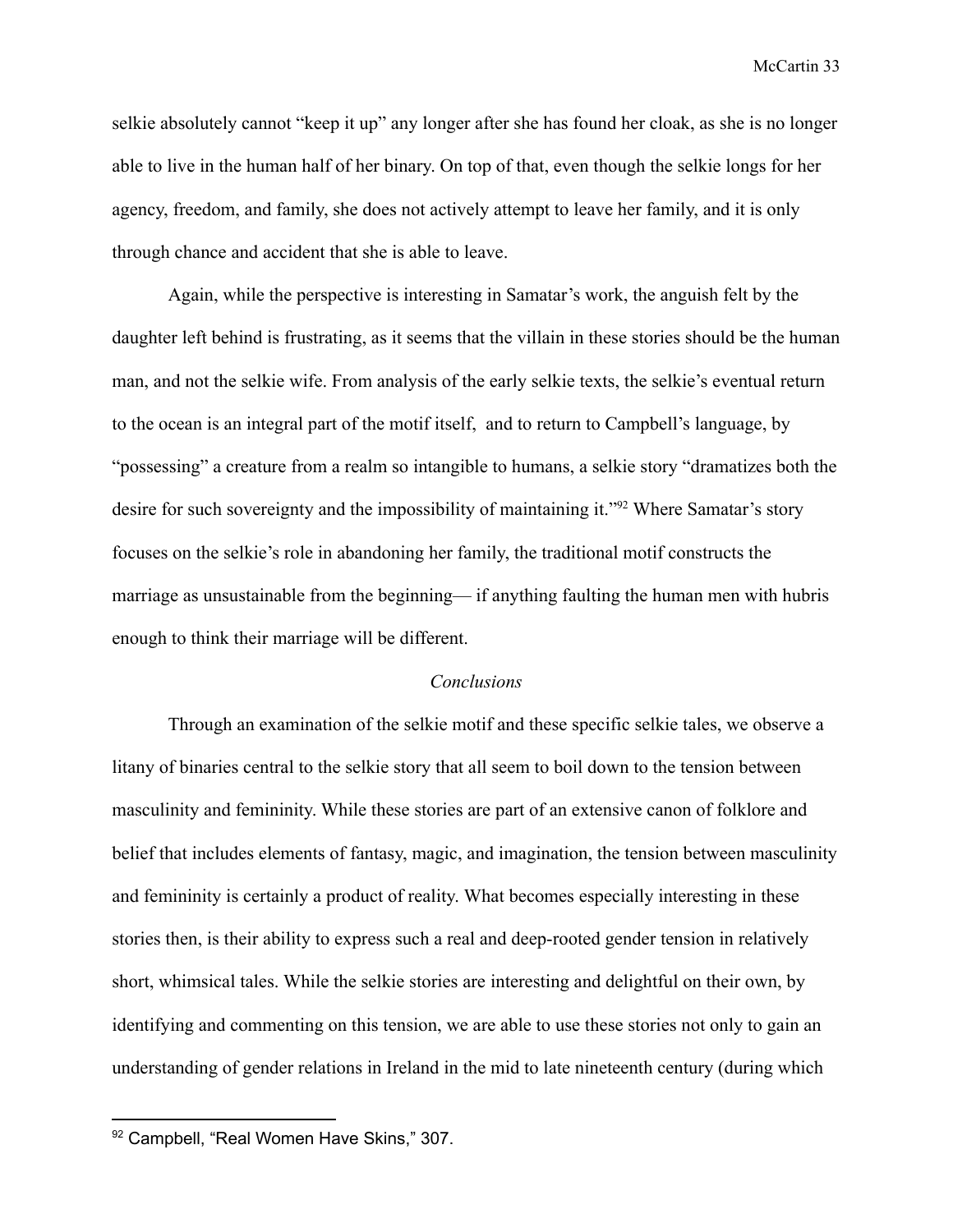these early stories were recorded), but we can also see how these tales exemplify Ortner's assertions about masculinity/femininity and nature/culture decades before her 1974 journal article.

While Ortner's article "Is Female to Male as Nature is to Culture?" was first published in 1974, her work has been at the bedrock of this analysis. Using Ortner's framework, we are able to read into many of the tensions in these texts through a gendered lens, specifically the tension between human and animal, civilization and wildness, natural and supernatural, and terrestrial and aquatic. While the tensions in these tales have been associated with masculinity and femininity for as long as they have been told, using her language and framework allows the reader to see this connection more clearly, and thus these texts heighten our understanding of Ortner while Ortner heightens our understanding of these texts. This is significant because it affirms the value of gender studies and scholarship as a discipline, and demonstrates how that scholarship can be used to further our understanding of other disciplines, such as folklore, literature, and media studies.

Further, the four early stories discussed in this paper all come from anthologies or other collections of Irish folklore and stories, suggesting in their initial publication they were intended to be read for pleasure, rather than as commentary on Irish gender relations. Regardless of the intent of their anthologizers though, they can be looked at for their insights on gender relations. Notably, all four of the early texts have been attributed to and/or anthologized by men, despite originating from storytelling traditions with no known author. Knowing that these stories were recorded by men raises questions about the descriptions of gender relations immediately, and the audience is left wondering whether or not these ideas are *prescriptive*, in that they are expressing what the writer thought gender relations *should* look like, or *descriptive*, expressing what the writer thought gender relations *did* look like. Bo Almqvist tangentially touches on this point in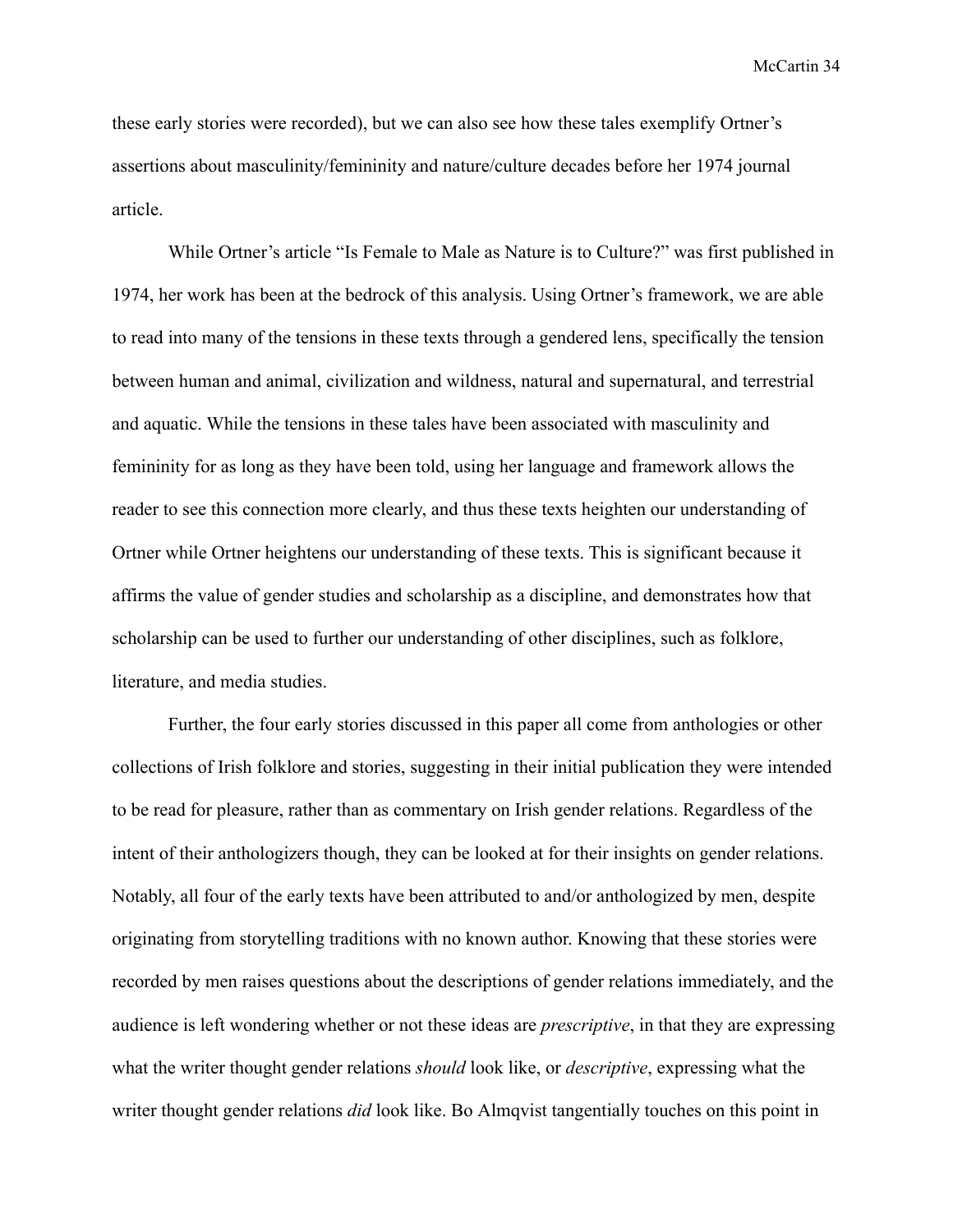his article *Of Mermaids and Marriage*, published by the *Folklore of Ireland Society*, in which he asserts that the stories are "simultaneously realistic and romantic."<sup>93</sup>In this sense, the realism refers to the very real possibility of living in a loveless or abusive marriage for women of late nineteenth and early twentieth century Ireland, while the romance refers to a reaction from an idealized (and likely male) reader to the unlikely marriage. Almqvist argues that part of the appeal of the selkie story is that very tension within the tone, "that it stands so close to every-day life and its problems, but at the same time it appeals to the taste for magical and mysterious experiences."<sup>94</sup> By reading these stories as both works of magical fiction and commentaries on real experiences, we heighten our understanding of the folklore genre.

<sup>&</sup>lt;sup>94</sup> Ibid. 93 Bo Algvist, "Of Mermaids and Marriages. Seamus Heaney; S'Maighdean Mara' and Nuala Ni Dhomhnaill's 'an Mhaighdean Mara' in the Light of Folk Tradition," *Bealoideas* 58 (1990): accessed September 3, 2020, www.jstor.org/stable/20522356, 8.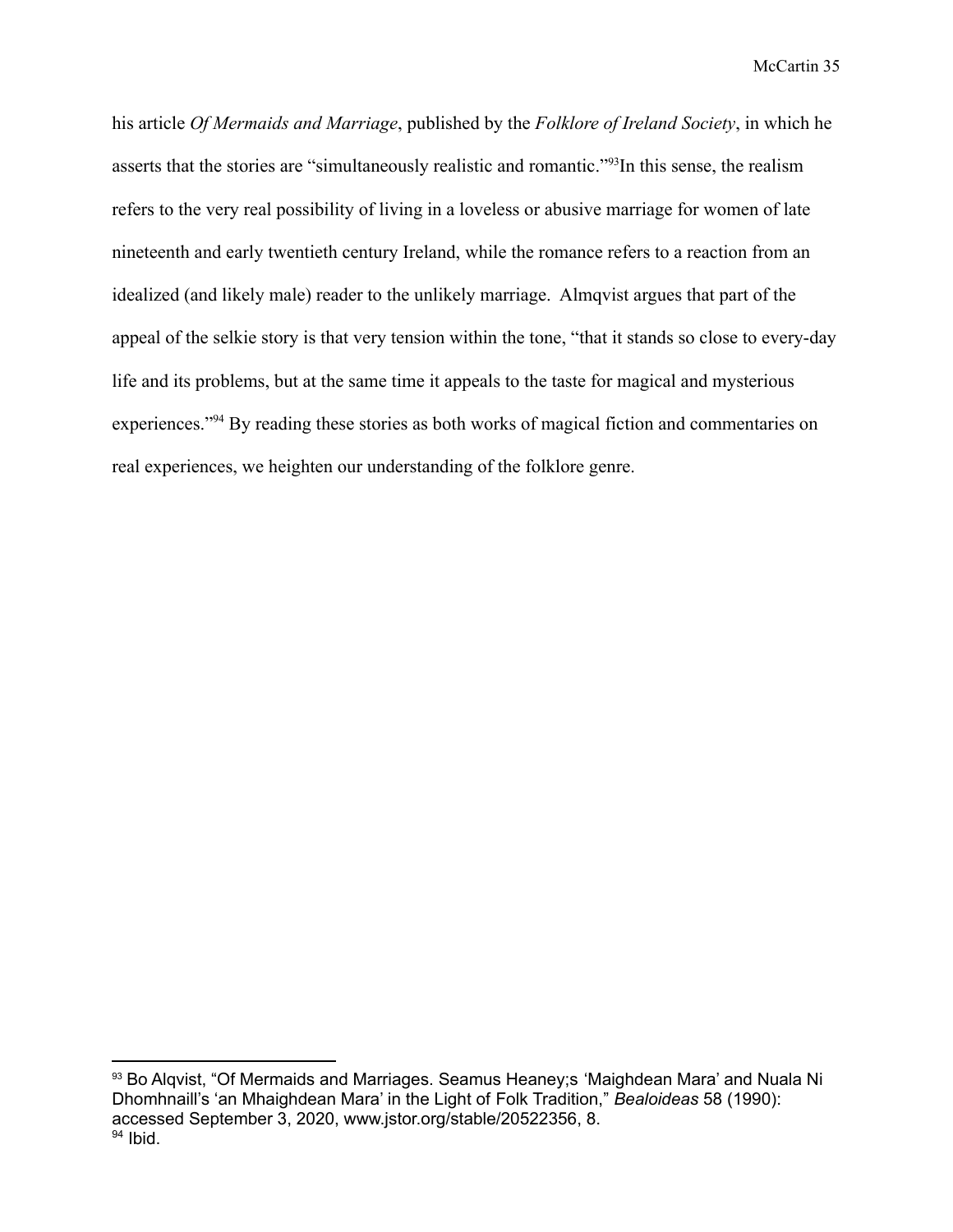## Works Cited

- Almqvist, Bo. ""Of Mermaids and Marriages. Seamus Heaney's 'Maighdean Mara' and Nuala Ni Dhomhnaill's 'an Mhaighdean Mara' in the Light of Folk Tradition." *Bealoideas*, 58 (1990): 1-74. Accessed September 3, 2020. http://jstor/stable/20522356.
- Burke, Liam. "Swan Song: Lamenting Ireland's Traditional Past in Song of the Sea (Tomm Moore 2014)." *Estudios Irlandeses - Journal of Irish Studies*, no. 11 (2016): 288+. *Gale Literature Resource Center* (accessed March 29, 2021). https://link.gale.com/apps/doc/A458549976/LitRC?u=viva\_roanoke&sid=LitRC&xid=a7 73bf77.
- Campbell, Jessica. "Real Women Have Skins: The Enchanted Bride Tale in *Her Body and Other Parties*." *Marvels & Tales* 33, no. 2 (2019): 302-318. muse.jhu,edu/article/756350.
- Cixous, Helene. "The Laugh of the Medusa." Translated by Keith Cohen and Paula Cohen. *Signs* 1, no. 4 (1976): 875-893.http://www.jstor.org/stable/3173239.
- Darwin, Gregory. "On Mermaids, Meroveus, and Mélusine: Reading the Irish Seal Woman and Mélusine as Origin Legend." *Folklore* 126, no. 2 (2015): 123–41. https://doi.org/10.1080/0015587x.2015.1024998.
- Hammond, Brady. "The Shoreline in the Sea: Liminal Spaces in the Films of James Cameron." *Continuum: Journal of Media & Cultural Studies* 27, no. 5 (October 16, 2013): 690–703. doi:10.1080/10304312.2013.824864.
- McEntire, Nancy Cassell. "Supernatural Beings in the Far North: Folklore, Folk Belief, and the Selkie." *Scottish Studies* 35 (2010): 120. https://doi.org/10.2218/ss.v35.2692.
- Monaghan, Patricia. *The Encyclopedia of Celtic Mythology and Folklore*. Checkmark Books, 2008.
- Muller, Sylvie. "The Irish Mermaid." In *Irish Ethnologies*, edited by Diarmuid O Giollain, 178-202. Notre Dame, Indiana: Notre Dame Press, 2017.
- O'Connell, Mark. "Story Time." *The New Yorker Magazine*, December 21, 2020.
- Olsen, Karin, and Veenstra, Jan R. Airy Nothings Imagining the Otherworld of Faerie from the Middle Ages to the Age of Reason. Vol. 222. Brill's Studies in Intellectual History. Leiden: BRILL, 2013.
- Ortner, Sherry B. "Is Female to Male as Nature is to Culture?" In *Woman, Culture and Society*, edited by M.Z. Rosaldo and L. Lamphere, 68-87. Stanford: Stanford University Press, 1974.
- Reilly, Michael. "The Kerry Mermaid." In *A Treasury of Irish Folklore*, edited by Padraic Colum, 479-82. New York: Bonanza Books, 1983.